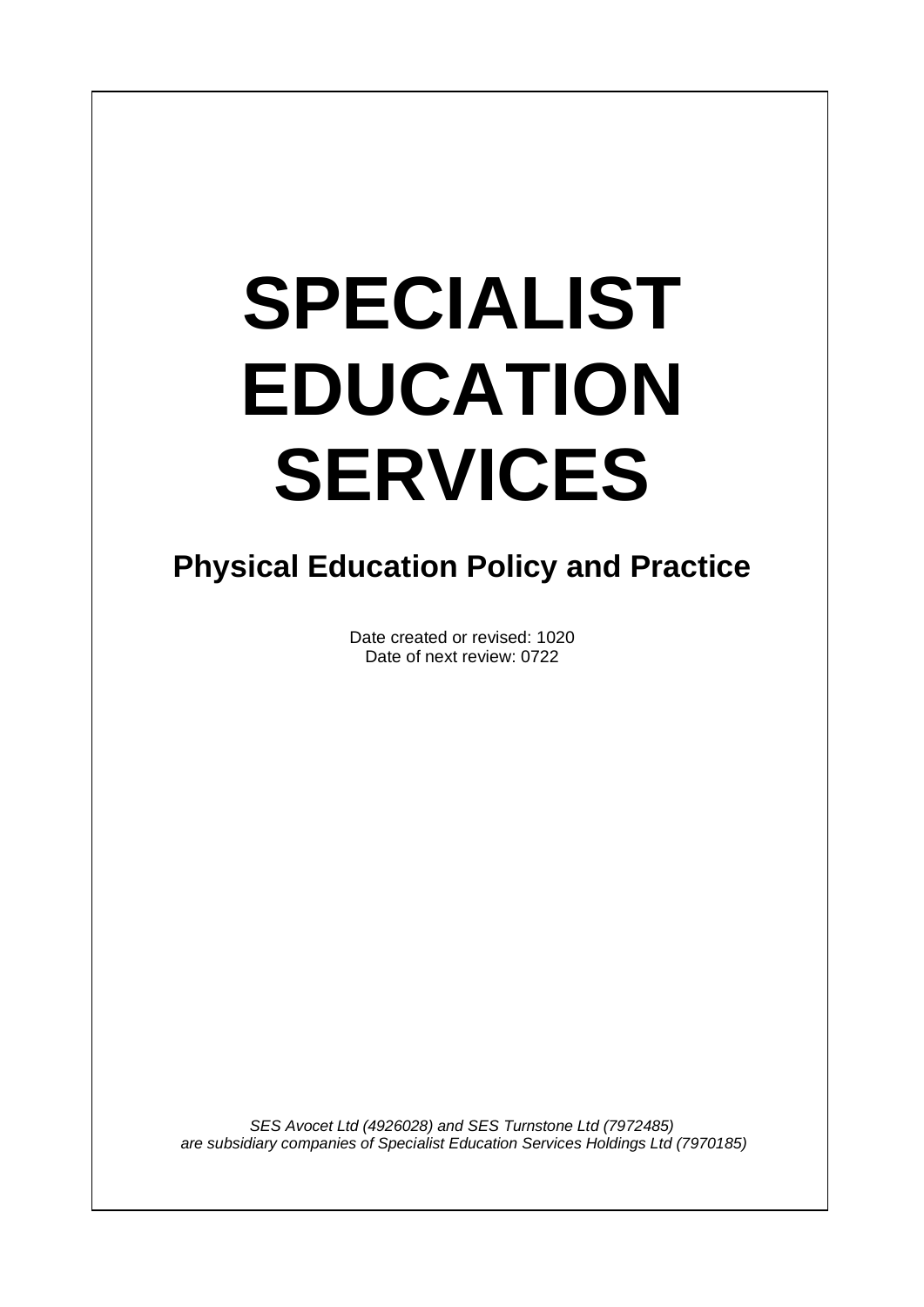# **CONTENTS**

| 1           | <b>Rationale</b>                     |                                                                |                |  |
|-------------|--------------------------------------|----------------------------------------------------------------|----------------|--|
| $\mathbf 2$ | <b>Aims and Objectives</b>           |                                                                |                |  |
|             | 2.1                                  | <b>PE and National Curriculum Aims</b>                         | 3              |  |
|             | 2.2                                  | PE and Reading Writing Communication, Maths and Computing      |                |  |
|             |                                      | <b>Skills</b>                                                  | 3              |  |
|             | 2.3                                  | PE and Personal, Emotional and Social Development              | $\overline{4}$ |  |
|             | 2.4                                  | PE and the SEMH (Social Emotional and Mental Health) Dimension | 4              |  |
| 3           | <b>PE and Key Outcomes</b>           |                                                                |                |  |
|             | 3.1                                  | <b>Enjoy and Achieve</b>                                       | 6              |  |
|             | 3.2                                  | Be Healthy                                                     | 6              |  |
|             | 3.3                                  | <b>Stay Safe</b>                                               | 7              |  |
|             | 3.4                                  | <b>Achieve Economic Well-being</b>                             | $\overline{7}$ |  |
|             | 3.5                                  | Make a Positive Contribution                                   | 8              |  |
| 4           | The Implementation of PE             |                                                                |                |  |
|             | 4.1                                  | <b>Equal Opportunities</b>                                     | 8              |  |
|             | 4.2                                  | PE as a Cross Curricular Subject                               | 9              |  |
|             | 4.3                                  | <b>PE and Computing</b>                                        | 10             |  |
|             | 4.4                                  | <b>Teaching and Learning Styles</b>                            | 11             |  |
|             | 4.5                                  | <b>Planning for Physical Education Experiences</b>             | 12             |  |
|             | 4.6                                  | PE as an Accredited Subject                                    | 13             |  |
|             | 4.7                                  | Progression in PE                                              | 13             |  |
|             | 4.8                                  | <b>Differentiation</b>                                         | 14             |  |
|             | 4.9                                  | <b>Assessment and Recording</b>                                | 15             |  |
|             | 4.10                                 | <b>Equipment and Kit</b>                                       | 17             |  |
|             | 4.11                                 | <b>Health and Safety</b>                                       | 17             |  |
| 5           | <b>SMSC and British Values in PE</b> |                                                                |                |  |
|             | 5.1                                  | <b>SMSC</b>                                                    | 19             |  |
|             | 5.2                                  | <b>British Values</b>                                          | 20             |  |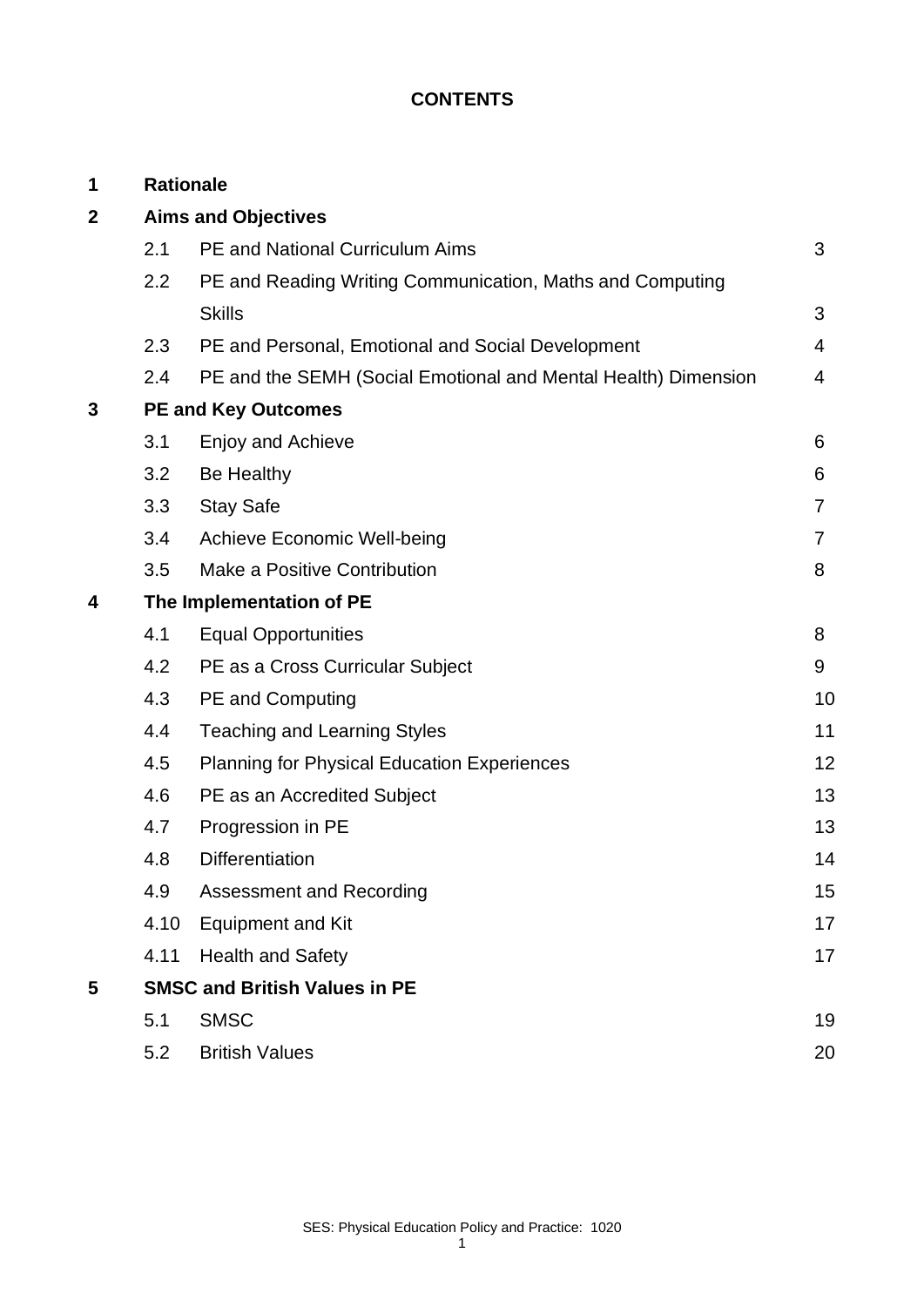# **1 RATIONALE**

This document should be read in conjunction with the Curriculum Intent Statement, which outlines specific issues underpinning the curriculum approach at SES.

The very nature and purpose of the holistic provision at our establishments means that the focus is always on the 'whole child'. This is amplified in the range of documentation, policy and practice that reflects our philosophy of '24hr' learning, coupled with our "no limits' positive psychology.

The intensity of work in this respect, with both the child and where possible, family, is beyond what any child in a mainstream setting, and in many other specialist settings, would experience because of the very purpose and nature of practice at SES.

This document sets out the policy and principles that underpin the whole process of learning across the twenty-four hour learning experience available.

Physical Education is an important part of the whole curriculum provided for young people. It has a key role in:

- developing children's enjoyment, confidence, and skill in physical activity and introducing them to the pleasures of sport.
- giving all children, irrespective of age or ability opportunities for participation, enjoyment and success.
- promoting personal, social, intellectual and physical skills.
- fostering co-operation, tolerance and self-esteem.
- promoting an enjoyment in taking exercise that will, hopefully, be continued into adulthood as part of a healthy lifestyle.

*"Champions aren't made in the gyms. Champions are made from something they have deep inside them -- a desire, a dream, a vision."*

Muhammad Ali

Physical Education contributes to the curriculum in other areas:

- through movement studies and outdoor pursuits it offers creative and aesthetic experiences.
- in developing acceptable patterns of social behaviour through decision making. organisation, working as part of a team and opportunities to develop leadership skills.
- the structure and function of the body as experienced in physical activities can be linked to and expanded by other curriculum areas.
- In providing data on actual and real performance experienced by the young person making data logging and data handling more meaningful and enjoyable.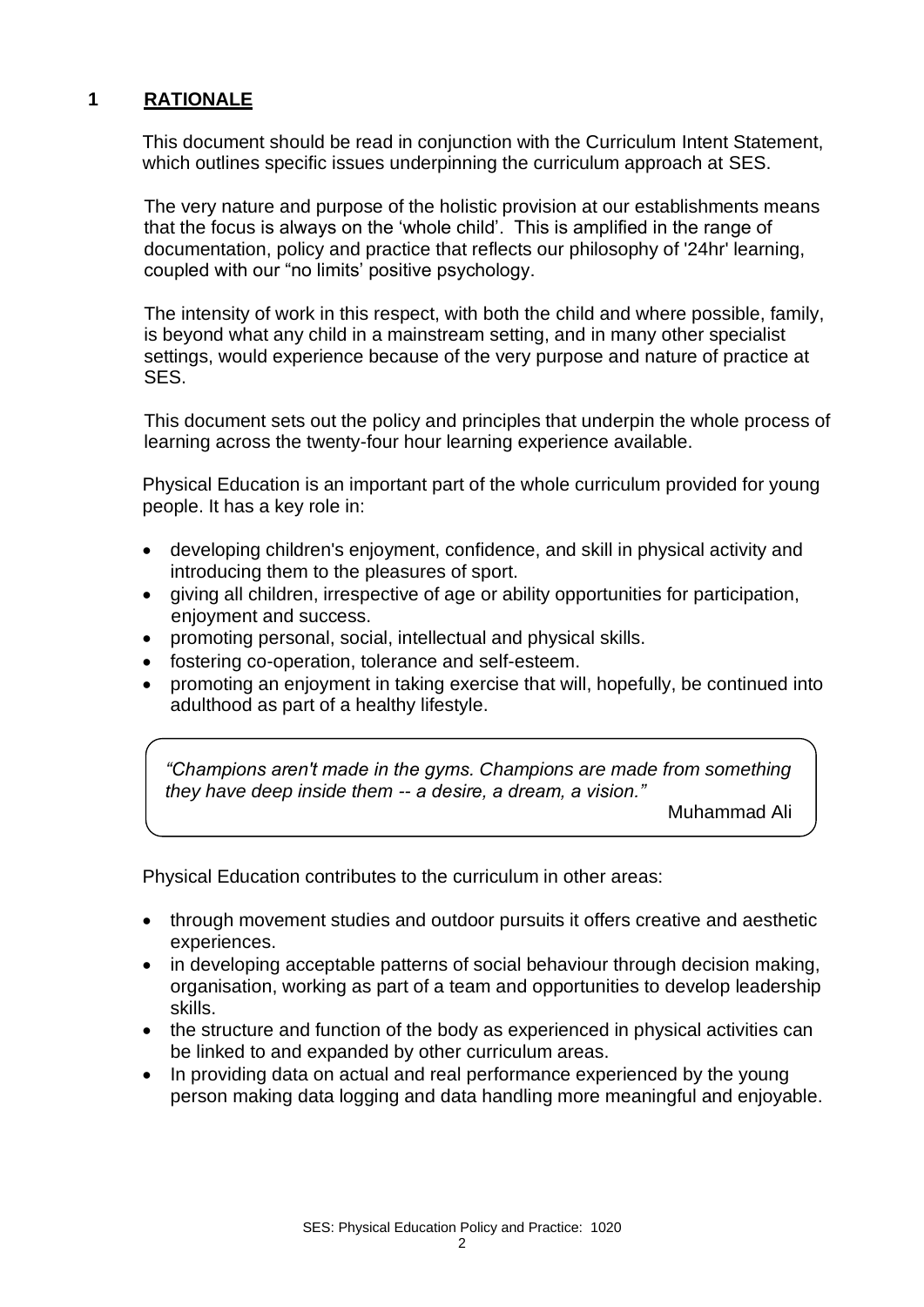# **2**. **AIMS AND OBJECTIVES**

The aims and objectives of the SES PE curriculum are commensurate with those described in the National Curriculum. Reference should also be made to 'Safe Practice in Physical Education' (BAALPE) and where relevant, National Governing Body guidance.

### 2.1 PF AND NATIONAL CURRICULUM AIMS

A high-quality physical education curriculum inspires all pupils to succeed and excel in competitive sport and other physically-demanding activities. It should provide opportunities for pupils to become physically confident in a way that supports their health and fitness. Opportunities to compete in sport and other activities build character and help to embed values such as fairness and respect.

The national curriculum for physical education aims to ensure that all pupils:

- develop competence to excel in a broad range of physical activities
- are physically active for sustained periods of time
- engage in competitive sports and activities
- lead healthy, active lives

#### 2.2 PE AND READING, WRITING, COMMUNICATION, MATHS AND COMPUTING SKILLS (RWCM+C)

RWCM+C skills are core elements of English, Mathematics and Computing that provide individuals with the skills and abilities they need to operate confidently, effectively and independently in life, their communities and work. Individuals possessing these skills are able to progress in education, training and employment and make a positive contribution to the communities in which they live and work.

Development of RWCM+C skills is embedded within personalised programmes of study in PE. RWCM+C skills within the curriculum is not limited to this subject. The curriculum offers opportunities for RWCM+C skills development in PE, which encourages working beyond the Learning Centre and making links to a wide range of learning opportunities. To be effective, RWCM+C skills teaching must be relevant and allow learners to engage with real situations in the real world.

Learners need opportunities to:

- apply their skills in plausible contexts or use their skills for real purposes
- engage with the world beyond the Learning Centre
- integrate learning by linking knowledge within and between the RWCM+C areas
- spend time planning and developing their work
- make choices and decisions, think creatively and act independently
- experience success in real situations as a result of using their skills effectively

SES aspires to develop learners confidence in RWCM+C skills through PE by providing opportunities to:

• read and understand information and instructions, then use this understanding to act appropriately.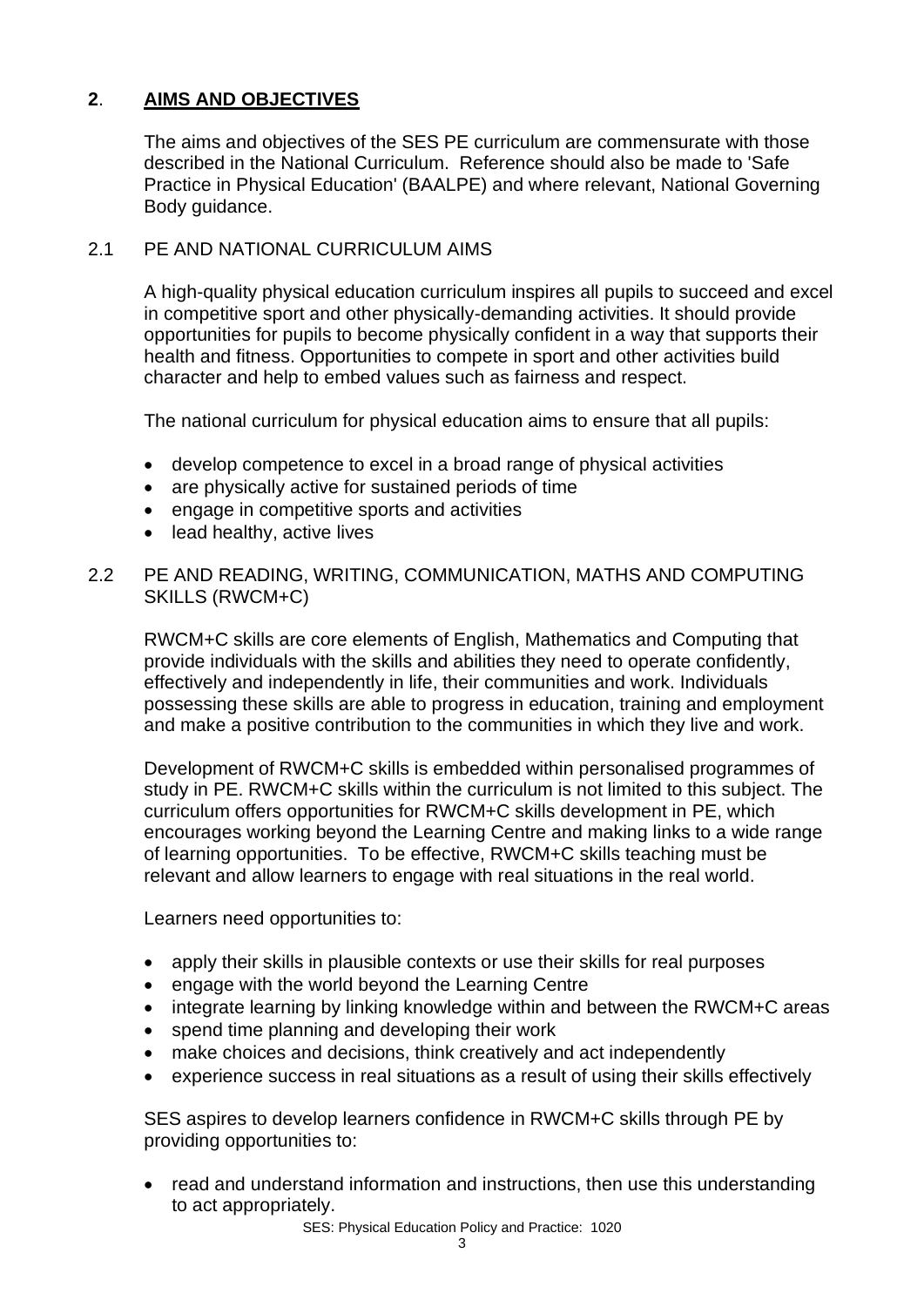- Interpret given information in line with specific learning intention.
- Record evidence of learning in written form of varying formats at appropriate timescales, taking into account individual needs of learners.
- use key terminology to explore and develop knowledge and understanding..
- use verbal communication to effectively develop knowledge and understanding
- to acknowledge listening as integral to developing knowledge and understanding
- to seek opportunities to develop mathematical skills such as using units of measure to record speed, distance and time.
- to integrate opportunities for a contextualised use of computing applications.

#### 2.3 PE AND PERSONAL, EMOTIONAL AND SOCIAL DEVELOPMENT (PESD)

Effective planning for PESD in PE must ensure that relevant elements are embedded into; individual learning episodes, sequences of work, teaching approaches and learning outcomes. When this is done well, it will build individual confidence and enrich the experiences of learners and support their progress in PE while increasing coherence across the curriculum.

At SES mastery of PESD skills is integral to all aspects of Learning Opportunities through a holistic and cross-curricular approach. We seek to ensure pupils demonstrate that they can develop and then apply their PESD skills in an extensive range of subject based and real life contexts. In PE we promote the consolidation of core PSD skills by structuring learning opportunities to promote development in this area. Progress in PESD is reflected upon using Classroom Monitor and Learning Centre Education Plans.

#### 2.4 PE AND THE SEMH (SOCIAL EMOTIONAL AND MENTAL HEALTH) DIMENSION

Many of the students coming to our establishments may well have had difficult experiences with Physical Education, either in the way it has been taught or in the way they have received the teaching. Their low self esteem and poor self image as learners, coupled with their learned avoidance behaviours often used for self protection against the risk of failure, mean that they may never have experienced the excitement and satisfaction of success in Physical Education.

Our aim is to provide experiences that will improve the child's self esteem allowing them to develop confidence and at the same time enjoy success in areas of endeavour specific to the subject.

Physical Education is a gateway to learning much about self-motivation, endeavour, challenge and success.

"Negative thoughts lead to a negative performance; the connection is as straightforward as that. The solution is to focus on the race... keep the concentration as unbroken as possible and try to change negative thoughts into positive ones."

Sally Gunnell, Olympic gold medalist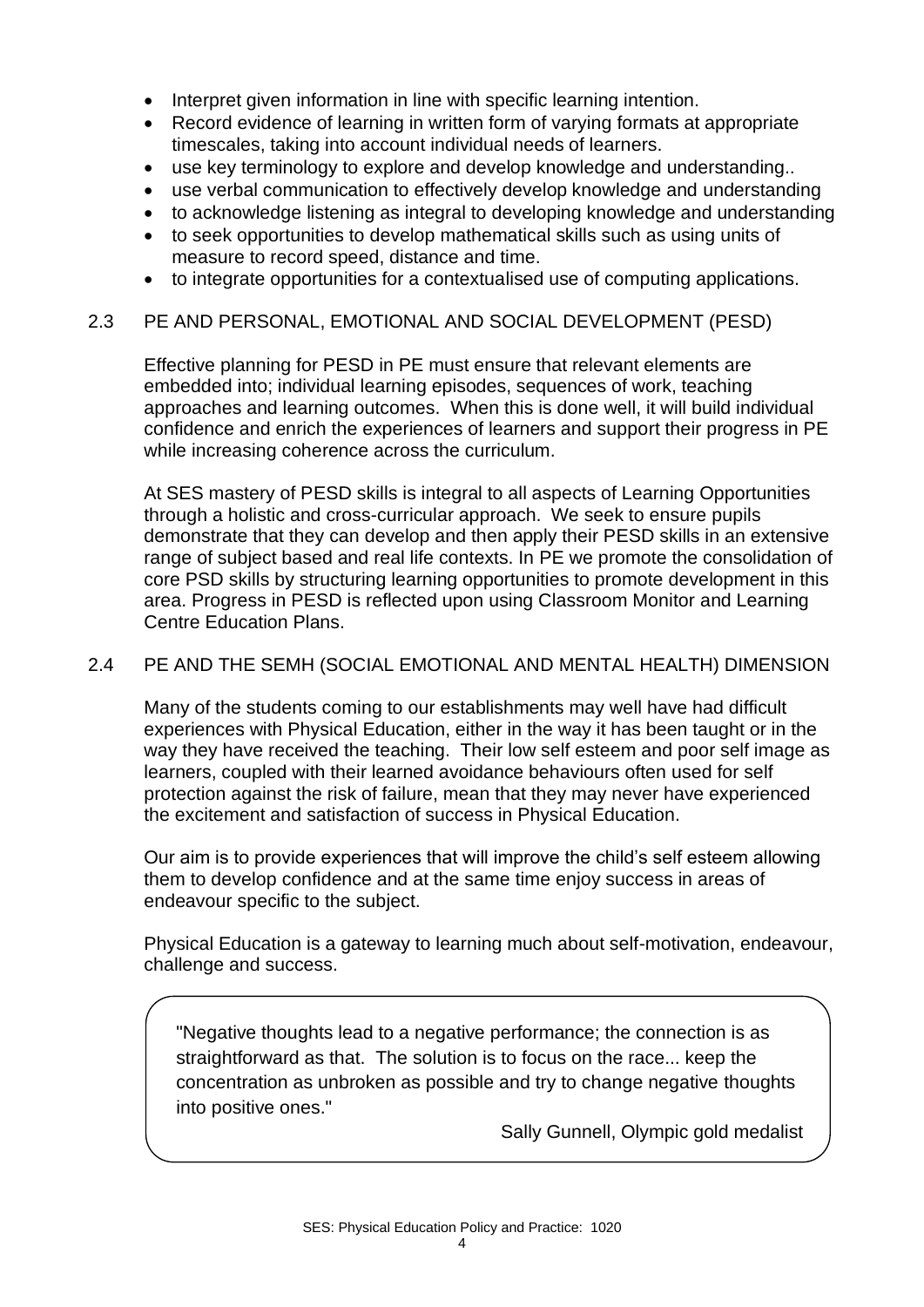Specific curriculum objectives relating to the Physical Education programme at SES are as follows:

# 2.4.1 Fitness

- To improve each student's physical well being.
- To develop strength, mobility, endurance.

# 2.4.2 Health

- To contribute to the school's overall health programme.
- To develop an appreciation of the value of physical activity and it's relationship to a healthy life.
- To develop safety awareness, particularly that of water safety.
- To gain an understanding and application of basic principles of hygiene.
- To understand the dangers of periods of exposure to the sun

# 2.4.3 Skill Development

- To provide a programme that supports the development of a range of motor and social skills in a wide range of practical activities.
- To develop relevant skills, knowledge and understanding for future vocation/leisure participation in sport, recreation and dance.

# 2.4.4 Understanding

- To acquire knowledge through practical participation and theoretical content.
- To acquire knowledge and experience of a wide range of activities.
- To understand and appreciate the importance of valuing the contributions of others, whatever their level of ability or social and cultural background.
- To recognise, understand, appreciate and comment on good and bad performance.
- To appreciate the importance of fair play and abiding by the rules and codes of conduct in all activities.

# 2.4.5 Enjoyment

- Through a well-structured and suitable programme to provide opportunities for students to experience variety, progression, satisfaction and success.
- To present the programme in as interesting a way as possible.

# 2.4.6 Participation

- To achieve maximum high quality participation from all students.
- To ensure that all children regardless of age or ability have equal access to the curriculum
- To provide a range of activities at various levels.
- To provide opportunities to take part effectively on their own, with partners and in groups, both in competitive and co-operative situations.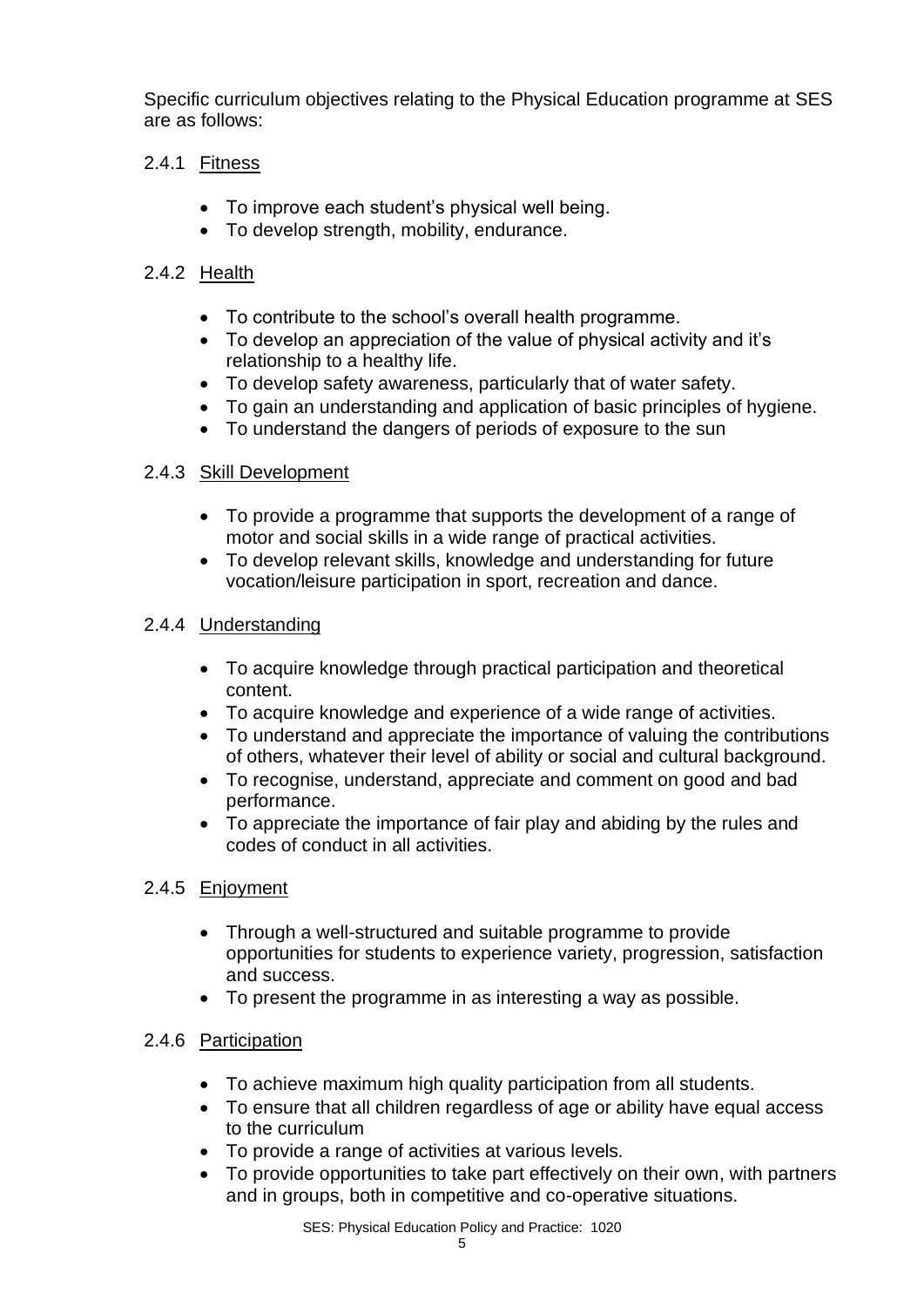• To provide opportunities for children to select practise and improve, to set their own goals and make sensible decisions about their participation in physical activity - which activity, and at which level.

# 2.4.7 Social Development

- To promote the interaction of students within both individual and group activities.
- To programme for co-operation, conflict, competition and tolerance.
- To promote respect of the individual, group and property.
- To encourage involvement in activities which are socially valued, worthwhile and contribute to young people's development into responsible and sensitive adults.

#### 2.4.8 Expressive and Creative Work

• To programme for opportunities for individual experimentation.

# **3 PE AND KEY OUTCOMES**

These key outcomes are a useful vehicle to conceptualise a holistic approach to children's needs.

#### 3.1 ENJOY AND ACHIEVE

PE gives students the opportunity to participate and achieve in a range of activities as performers, officials and leaders. It provides a strong link to physical activities, sport and dance opportunities they take up in extra-curricular activities and in the community. It makes a significant contribution to young people's entitlement to five hours of physical activity, including sport, each week.

Students enjoy being physically active as individuals, in groups and in teams. They also enjoy solving problems and performing in creative, artistic, aesthetic, competitive and challenging activities. There is also pleasure in competing against ones own personal standards and against others. Team games and challenges provide a platform for co-operation amongst group(s) of people and built into the human psyche is the enjoyment of working as part of a team towards common goals.

Similarly there is strong research evidence that links physical activity with the release of natural body endorphins and that regular physical activity improves concentration.

For some students, achievement in physical education will be the pursuit of excellence and becoming 'the best' in their sport or chosen activity. Success for others will be in their involvement in physical activity for its own sake and for the benefits to their health and wellbeing.

#### 3.2 BE HEALTHY

SES: Physical Education Policy and Practice: 1020 PE gives students an understanding of the important role physical activity plays in a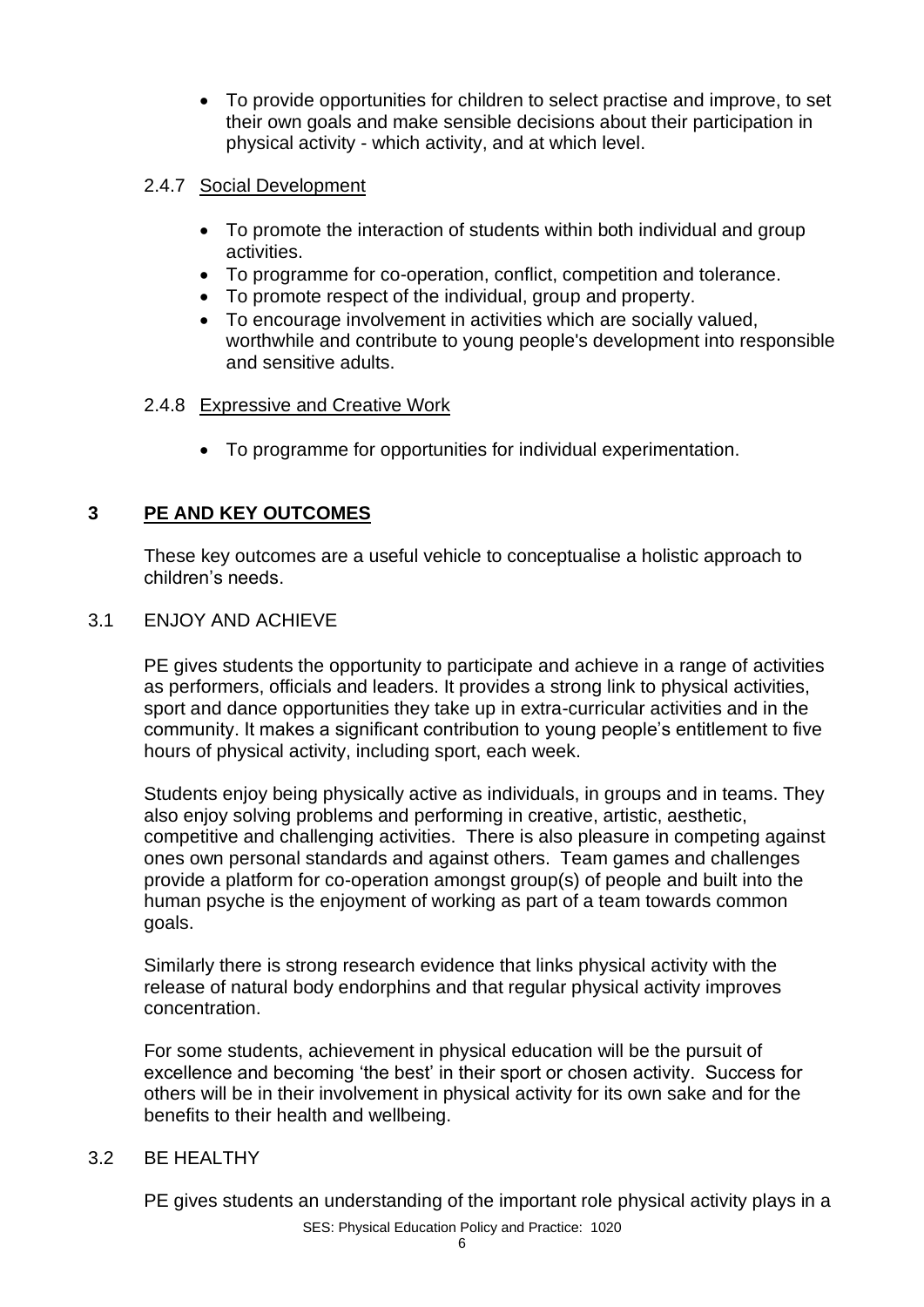balanced, healthy life. By experiencing a range of activities and developing their skills, competence and confidence, students can make informed choices about how they want to get involved in physical activity both at school and in the community.

A high-quality PE programme helps students appreciate the positive effect physical activity can have on their overall feeling of wellbeing. They come to regard it as a vital ingredient in their lives and choose to be physically active on a daily basis. They learn that being active can have a positive impact on stress, anxiety and depression, can increase social opportunities and, when combined with a balanced diet, can lead to better maintenance of a healthy weight and a better overall feeling of wellbeing.

The links between exercise and health are well documented. Regular exercise contributes directly to physical wellbeing but also to a general sense of wellbeing. All people need a balance between work and leisure. Building a love of sport and physical activity provide 'vehicles' on which people can build a work life balance in later life.

#### 3.3 STAY SAFE

PE gives students the knowledge, skills and understanding they need to participate safely and effectively both as individuals and when working in groups and teams. They learn how to create safe environments and how to use safe working practices. This includes such things as wearing appropriate kit, warming up safely and effectively, lifting and carrying safely and ensuring that they and others are safe.

Students learn about the risks associated with different activities and how to mitigate those risks while still providing challenge and excitement. They learn how to be alert to changing risks and become safety conscious in all that they do without being fearful of attempting more challenging activities.

Sport and physical activity is about taking risks in controlled and as safe as possible conditions. Taking risks, dealing with victory/success and defeat/disappointment are all necessary experiences to help equip us emotionally for what lies ahead later in life. Sport and adventurous activities provide a controlled environment for people to develop positive attributes. Furthermore, it is difficult to assess risk unless you have been exposed to it. Decisions in respect of our exposure to danger within sport can range from the instant decisions we take within the very fast changing circumstances within invasion team games, through to systematic and methodical risk assessment when planning an expedition.

#### 3.4 ACHIEVE ECONOMIC WELL BEING

Through PE students learn how to work individually and collectively to achieve success. They learn to solve problems by devising plans and discussing, commenting on, reviewing, refining, repeating and carrying out these plans to completion. These are all vital skills that will help equip students for the world of work.

PE helps students understand that physical activity can stimulate their minds, give them a sense of wellbeing and have a positive impact on their lives. Knowing the importance of balancing the demands of a job with physical activity, leisure and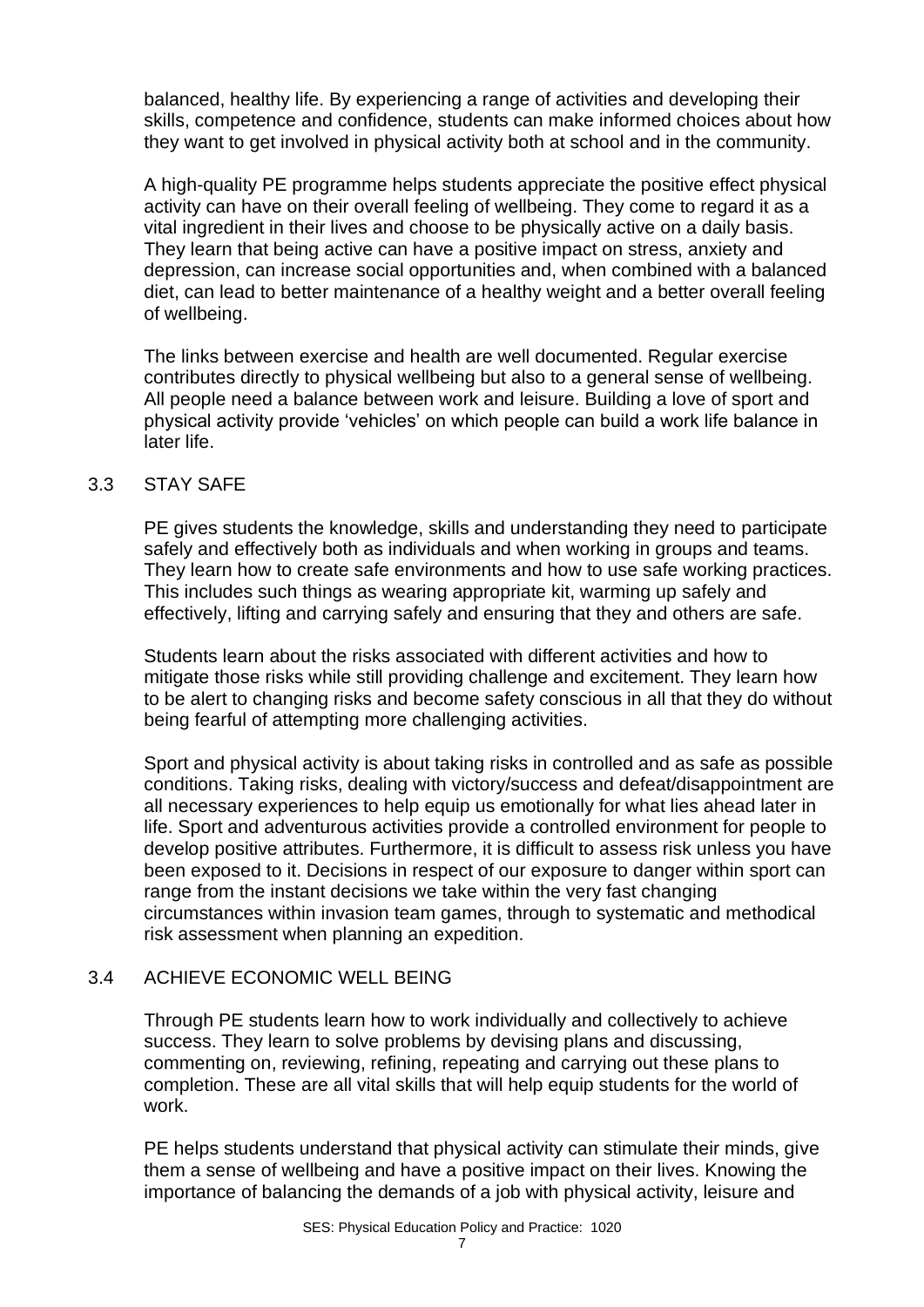social interaction is the key to achieving in the world of work while remaining mentally and physically fit.

There are links between work life balance and performance at work. Increasing national and world wealth mean that there are more jobs than ever in the sport and leisure industry. A love of exercise and capability to travel under our own steam, by bike, walk or run can have economic benefits in terms of savings compared with public transport and the use of a car.

### 3.5 MAKING A POSITIVE CONTRIBUTION

PE provides many opportunities for students to get involved positively in the life of the school and in the wider community. Students gain the confidence to develop their skills and specialisms outside school by joining local clubs. They may also do voluntary work at school and within the local community, assisting in clubs and other social settings.

PE provides opportunities for students to work collaboratively in a range of settings. They learn how to overcome difficulties, to appreciate their own and others' strengths and weaknesses and to develop their understanding of fairness and personal and social responsibility.

The ethos of contributing to a team effort can have a significant impact on how we value ourselves as individuals and on how others value us. Team games and challenges are an excellent vehicle for this. Physical sacrifice and challenge are the most commonly used vehicle for sponsorship and fund raising for charity. Team and individual sports provide a powerful vehicle for representing organisations in competition. Such events foster a sense of pride and belonging and allow individuals to find depths of strength they previously didn't know they had.

# **4 THE IMPLEMENTATION OF PHYSICAL EDUCATION**

SES recognises the common framework provided by the structuring of PE within the National Curriculum.

#### 4.1 EQUAL OPPORTUNITIES

SES is committed to ensuring that all students are treated with equality of regard.

This will involve:

- Providing equality of opportunity in the PE curriculum in an attempt to maximise the potential of each individual pupil.
- Treating as of equal value the different needs, interest and abilities of individual students.
- Through their experiences within PE students should have respect for others and the idea that all should be treated as equals.

In pursuing this policy with regard to individual students, there are four categories of difference between groups of students, in which it is generally acknowledged that 'treatment as equals' may be problematic and for which it is therefore important to have specific policies. These are: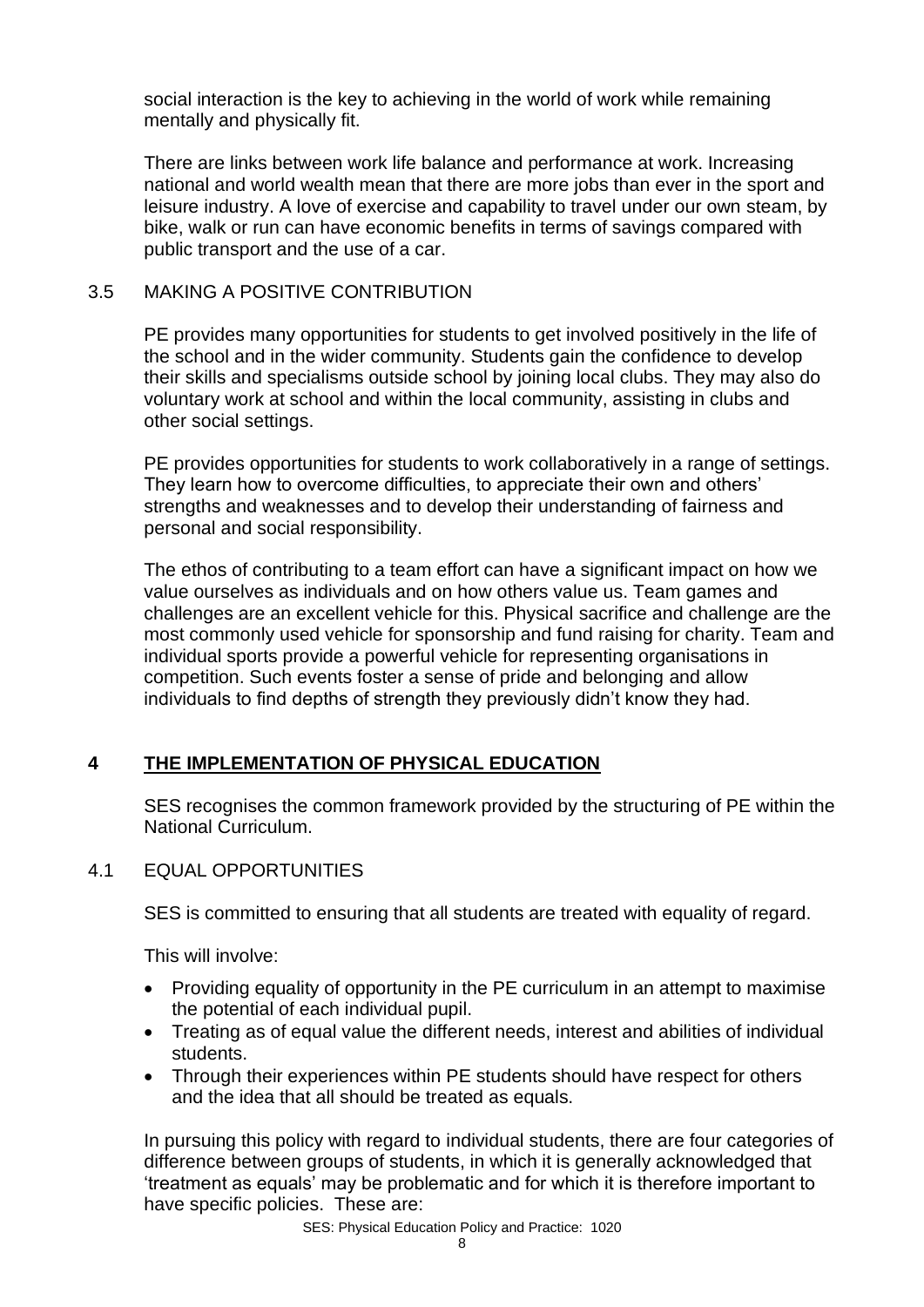- Racial/Cultural differences
- Social class differences
- Ability differences
- Gender differences.

#### 4.1.1 Racial/Cultural Differences

It is vital that staff avoid any racial bias or stereotyping with respect to the particular individuals who are from ethnic-minority backgrounds and that they are alert to and willing to challenge any such discrimination or stereotyping by students.

#### 4.1.2 Gender Differences

Equal opportunities in terms of participation are carefully considered, however, issues of prejudiced attitudes and stereotyping towards the opposite sex can be in existence and can potentially be magnified in our environments, especially given the contextual background and past experiences of our young people.

Staff should therefore be aware of this and should be willing to challenge any such discrimination or stereotyping by students. Furthermore such risks can be mitigated through planned teaching strategies.

Equally staff should refer to sportswomen as well as sportsmen when illustrating examples of quality performance.

#### 4.1.3 Social Class Differences

Staff should be aware of making assumptions about student's levels of knowledge and opportunities for acquisition of knowledge, or for practising skills that invariably have a bearing on rate of progress, whatever their background.

#### 4.1.4 Ability Differences

SES establishments are resourced such that students receive a highly individualised curriculum based on their Portfolio of Achievement and Needs. Implicit in this is a response to differing levels of ability.

It is also important that protected characteristics as defined in the SES Equality and Diversity Policy are considered when planning and implementing teaching practice to ensure equal opportunities. This policy should therefore be read in conjunction with the SES Equality and Diversity Policy and Practice document and the DfE guidance around our equality duty.

# 4.2 PE AS A CROSS CURRICULAR SUBJECT

Physical education provides experiences that often encompass several subject areas. At our establishments, cross-curricular links, with a strong physical education element, are actively pursued as part of a child's overall curriculum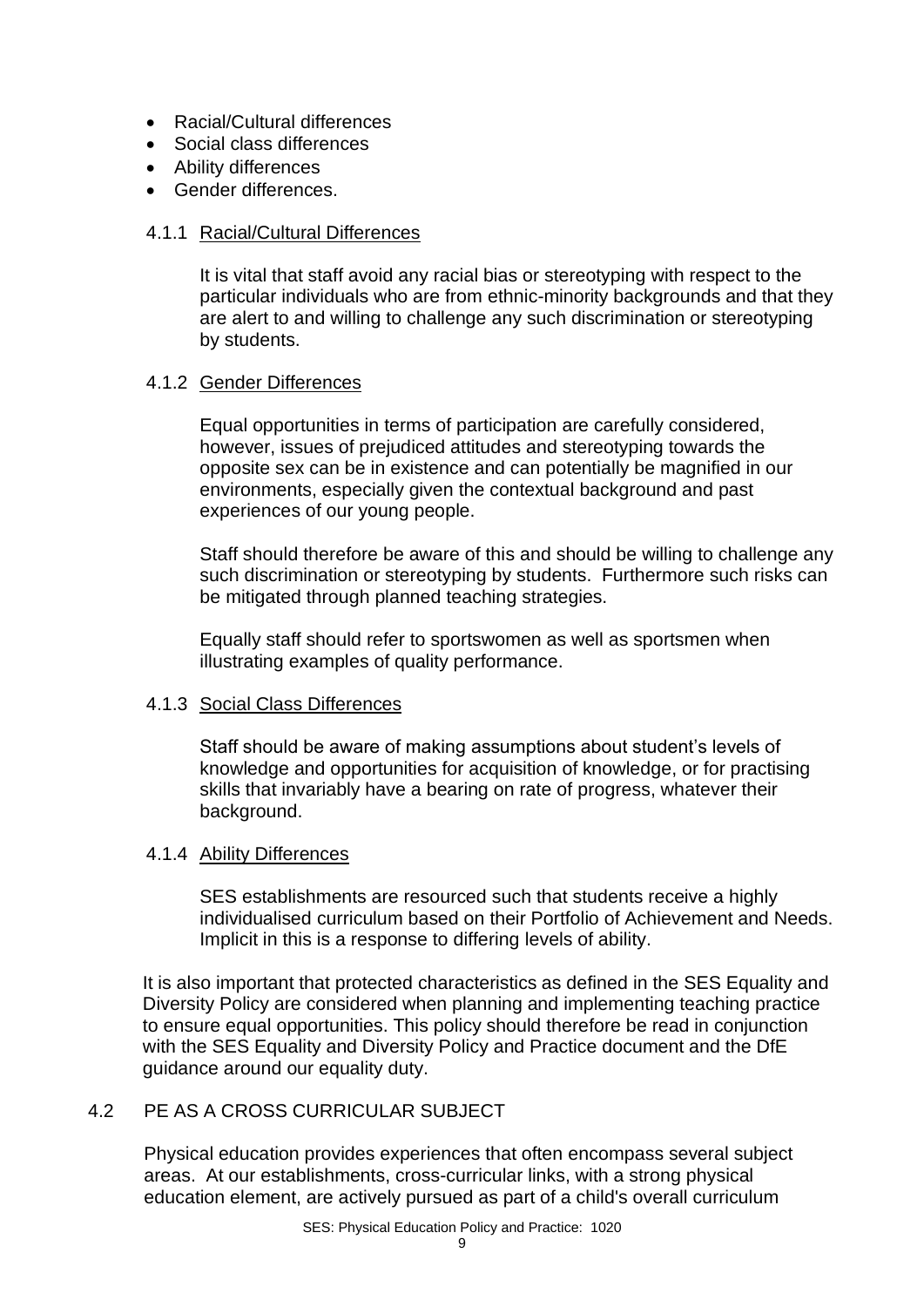experience. Examples include: mapwork and orienteering activities, health and fitness with the development of investigative scientific skills, nutrition and diet, etc.

Cross-curriculum dimensions provide important unifying areas of learning that help young people make sense of the world and give education relevance and authenticity. They reflect the major ideas and challenges that face individuals and society.

Dimensions can add a richness and relevance to the curriculum experience of young people. They can provide a focus for work within and between subjects and across the curriculum as a whole, including the routines, events and ethos of the school.

Cross-curriculum dimensions include:

- identity and cultural diversity
- healthy lifestyles
- community participation
- enterprise
- global dimension and sustainable development
- technology and the media
- creativity and critical thinking

#### 4.2.1 The Extended 24 Hr Curriculum

Owing to their configuration, SES establishments have the opportunity to deliver an extended curriculum over and beyond that that would normally be delivered during the academic school day. At SES 24hr learning is regarded as an integral factor in achieving the Aims and Objectives as laid out in this document.

#### 4.3 PE AND COMPUTING

Computing is incorporated as an integral element into all aspects of the curriculum. (See Computing Policy and Practice document). Computing plays a fundamental role in enriching and enabling curriculum delivery.

At SES we regard Computing capability to be the single most powerful tool, human resources excepted, in delivering a high quality individualised curriculum. SES Computing is taught both as a discreet subject and as a cross-curricular subject. In many cases it may be the primary vehicle for significant proportions of a students highly personalised learning.

The following uses of Computing in PE can be integrated into planning:

• Students will have opportunities to use Computing and Technology to extract information about techniques and skills from the Internet and other technological resources, on how to get involved in physical activities and sports. Specific sports websites are available on the Internet, which give examples of drills and simple team plays, as well as those that track and analyse individual performance following data input.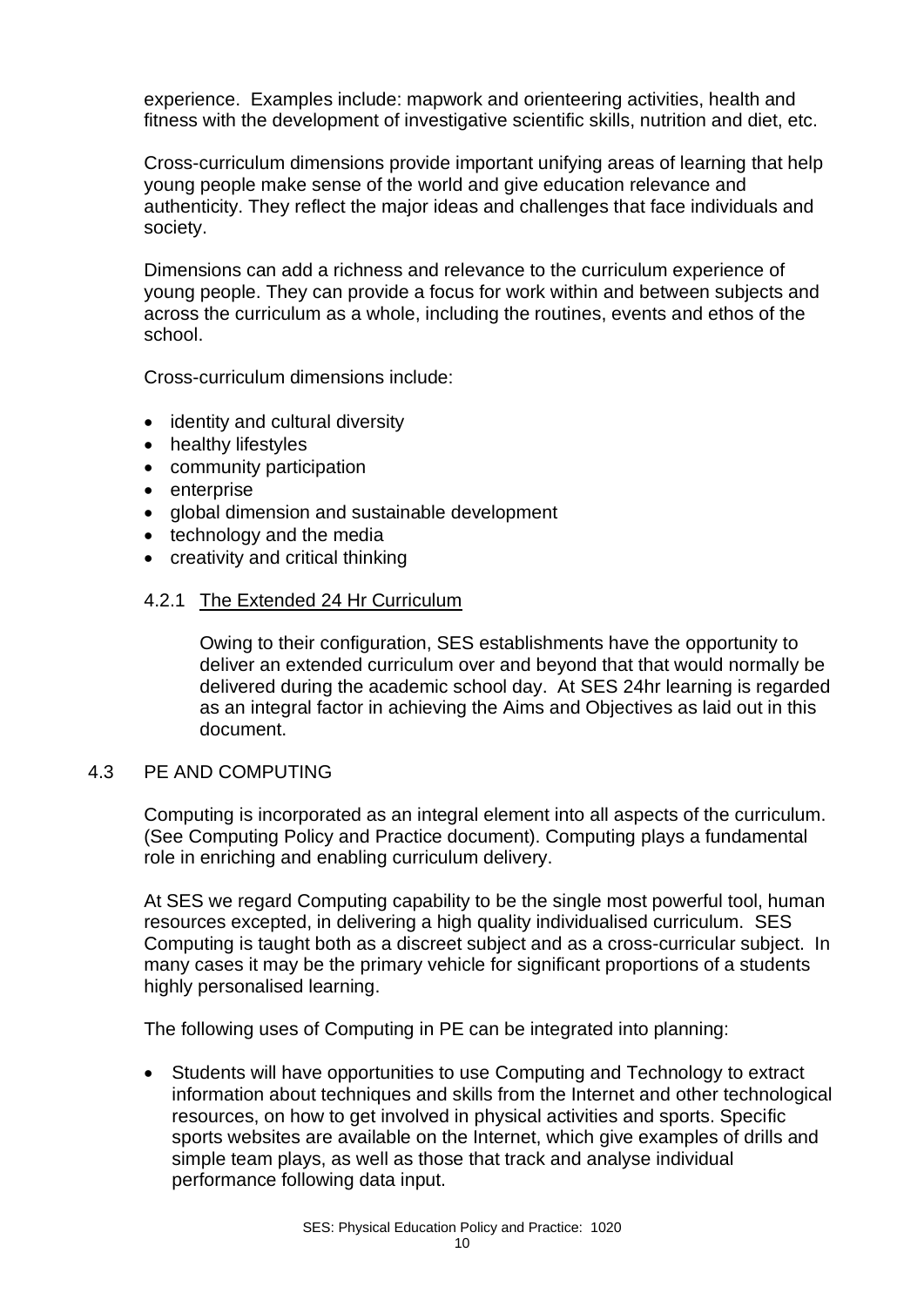- The ever increasing pace of technology development means that a whole range of applications, computer, tablet or mobile phone hosted, provide bespoke opportunities as well as creative opportunities for tracking and enhancement of performance.
- Computing can help students to learn by providing information about their performances. Digital tracking devices on video can help students to analyse movement.
- The use of technology, such as large digital screens in learning spaces enables students to compare their movements with those of other students or that of a good model. Data on individual contributions to a game, or patterns of play, can help students to make decisions about tactics and what may need practicing. Examples of these are used in TV sports coverage. Data collected on performance in an athletic activity can help them to recognise and plot progress or to plan their approach to an event.
- Opportunities to use the Internet are highlighted in 'Resources' and 'Points to note' in the units. Teachers will need to check the content of websites used by students to make sure it is appropriate. Teachers may want to bookmark sites in advance. Web addresses listed were correct at the time of publication, although teachers need to be aware that web addresses and site content can change.

#### 4.4 TEACHING AND LEARNING STYLES

PE teaching lends itself to different learning and teaching styles, visual, kinaesthetic and auditory. All good PE teaching should have a blend of verbal instruction and explanation, supported by visual demonstration.

Breaking tasks, skills and techniques down into a "whole-part-whole" sequence reinforces kinaesthetic learning and combines visual and verbal feedback, with incremental progression as a principle of good practice.

Mosston's Spectrum also describes a range of teaching and learning styles in PE:

| Style A | Command                 | - teacher makes all decisions                                          |
|---------|-------------------------|------------------------------------------------------------------------|
| Style B | Practice                | - Students carry out teacher-prescribed tasks                          |
| Style C | Reciprocal              | - Students work in pairs: one performs, the other<br>provides feedback |
| Style D | Self-check              | - Students assess their own performance against<br>criteria            |
| Style E | Inclusion               | - Teacher planned. Student monitors own work.                          |
| Style F | <b>Guided Discovery</b> | - Students solve teacher set movement problems<br>with assistance      |
| Style G | <b>Divergent</b>        | - Students solve problems without assistance<br>from the teacher       |
| Style H | Individual              | - Teacher determines content. Student plans the<br>programme.          |
| Style I | Learner Initiated       | - Student plans own programme. Teacher is<br>advisor.                  |
| Style J | <b>Self Teaching</b>    | - Student takes full responsibility for the learning<br>process.       |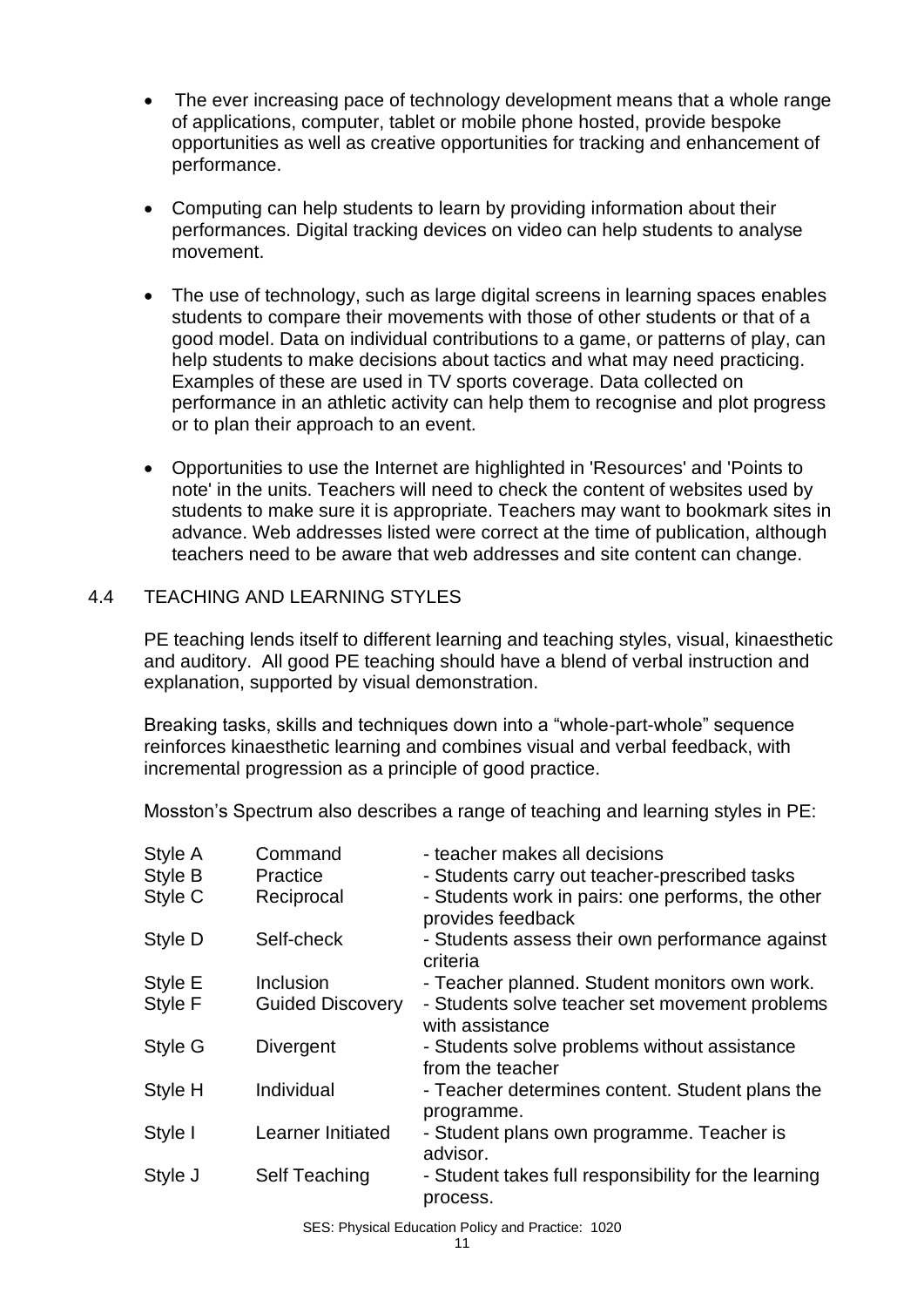# **Guidance**

Guidance is required in the process of transmitting information about a skill to the learner. The form this guidance takes can be either visual, verbal or manual. A combination of all of these forms of guidance are usually most successful.

# **Visual Guidance**

This is the use of a demonstration to help guide the performer to form a mental picture and reproduce the movement. The demonstration, or model, must be as perfect as possible and must be realistic. Forms of demonstration other than live models can be used, for example photos, diagrams (although very static) and video. The display can also be enhanced by increasing the visual stimulus, for example placing targets on the court.

### **Verbal Guidance**

This is thought to be the least useful style of guidance when used in isolation. It is most often used in conjunction with visual guidance. The teacher provides cues for the athlete to remind them of parts of the skill, for example, saying "keep your eyes on the ball" to a batter, just before a ball is bowled in rounders. It is important to consider, when using verbal guidance, if the performer understands what is being said, if they can remember the information being given and if they can translate this into an action.

#### **Manual Guidance**

Manual guidance can come from another person or an object to help the performer learn a movement whilst building confidence and getting a sense of how it should feel. Examples of guidance are a teacher moving a students arms through the required motion for a tennis shot, and using armbands or a float when learning to swim. The kind of guidance where the teacher guides the student through a movement is known as forced response. This is useful to give the player a feel for the movement although if it is used continuously they may become dependent on it or loose motivation.

# 4.5 PLANNING FOR PHYSICAL EDUCATION EXPERIENCES

As is clearly stated throughout other documentation we do not set limits on achievement, or in facilitating the discovery of gifts talents and passions, which in themselves may become the vehicles for high achievement and increasing self worth.

In this sense Physical Education offers a huge range of possibilities and our low numbers of students and high staff student ratio allow us to provide very focused individual programmes. The numbers in each group of students during the 'school day', in residence and at other times, will be much smaller than those in a mainstream school environment. This has both advantages and disadvantages. Clearly access to highly specialised one to one teaching through our own staff or through bought in coaches with National Governing Body Awards is easier for us to achieve.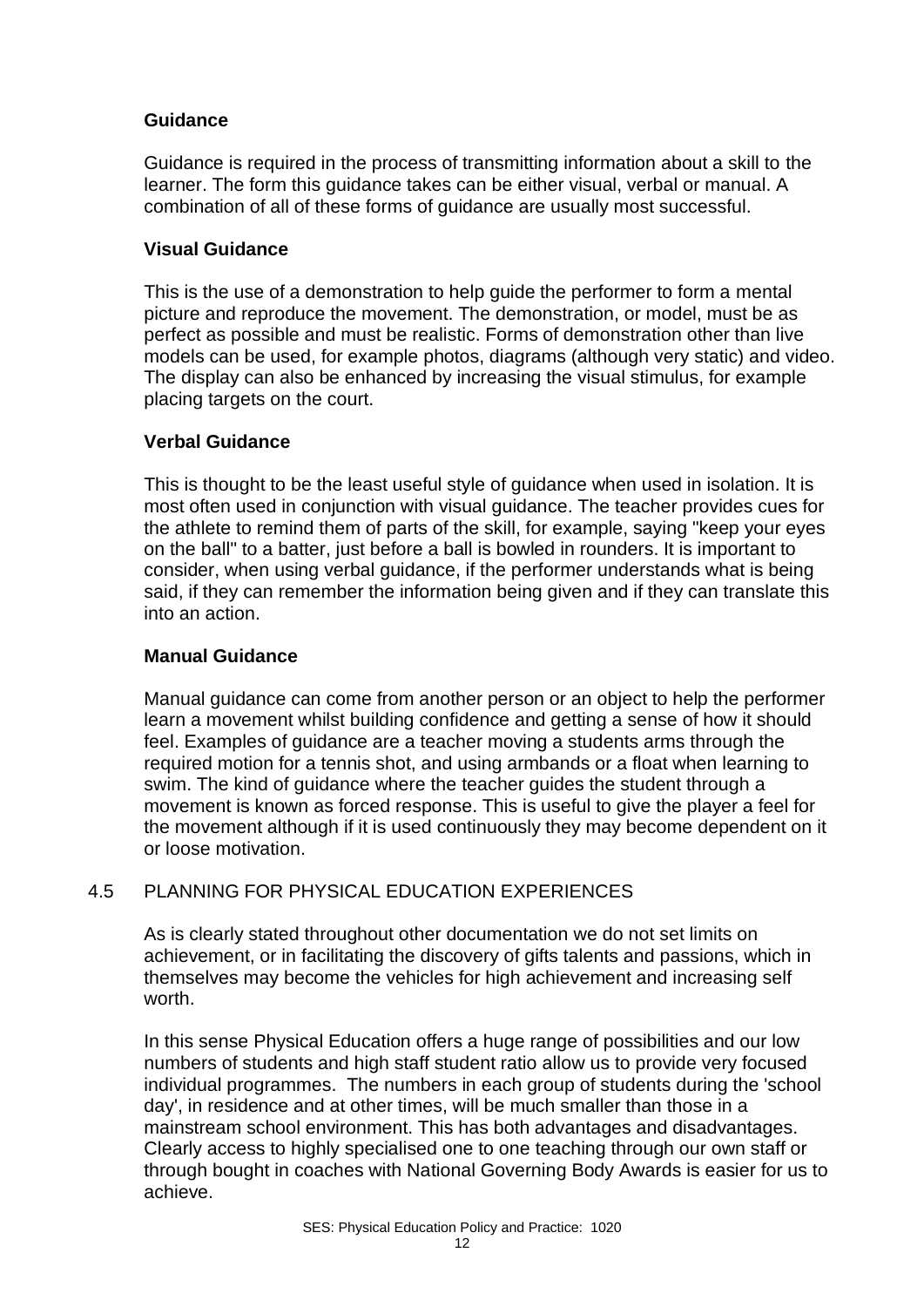On the other hand regular access to invasion team games with a timetabled group of school peers provides more of a challenge but can be creatively planned for.

The programmes over time will focus on the acquisition of general skills that may be applied to a variety of different games and activities as well as work on specific skills within a particular activity. Individual practices and programmes, as well as the use of small sided team games/activities, is used to encourage maximum participation.

#### 4.5.1 Outdoor And Adventurous Activities

Outdoor education is a key area of experience within the physical education programme. At SES there is a recognition of that the development of a persons understanding of their relationship with the wider social and natural environment has a powerful impact upon self-confidence, the development of which is a high priority for our children. The following should be considered as a working definition of outdoor education at our establishments.

*"Any activity which takes place in an outdoor environment that provides potentially challenging activities or situations primarily aimed at developing confidence, self-esteem, skills and appropriate interpersonal and group relationships. Some of these activities may require additional specialist leadership skills, knowledge and equipment."*

#### 4.5.2 Swimming

We strive to ensure that any student admitted to our establishments is taught to swim as a matter of priority. This policy should also be read in conjunction with the SES Educational, Social and Leisure Visits Policy and Practice, which outlines the importance of planning and risk assessing for swimming ability and water confidence.

#### 4.5.3 Representation

We will ensure over time that students are given opportunities to represent themselves in competitive and cooperative situations both as individuals and as part of a team.

#### 4.6 PE AS AN ACCREDITED SUBJECT

Accreditation in PE is pursued individually through National Governing Body Awards, (e.g. bronze standard for high jump within ESA awards). Due to our personalised approach to learning, chronological age is not seen as a barrier to accreditation. In-house award schemes are also available via the OAA structures.

#### 4.7 PROGRESSION IN PE

To ensure pupils make progress in PE as they move through the key stages, teaching should provide opportunities for students to progress:

• from early movement explorations to acquiring and developing a range of skills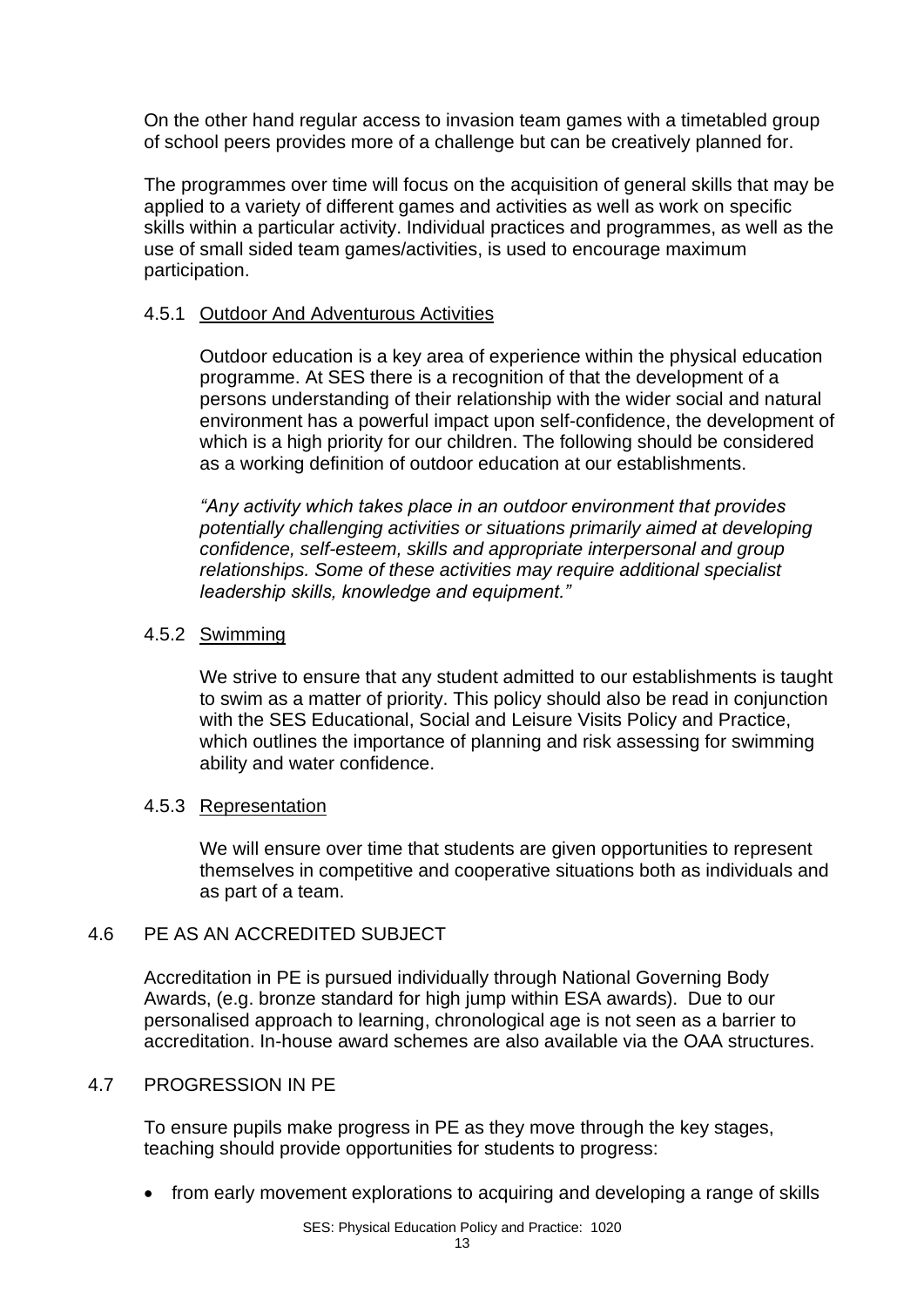that show improved control and coordination, and then to refining and extending these skills and being able to perform them with some accuracy, consistency and fluency

- from the simple selection and application of skills in a series or in combination to the planning and use of more complex sequences, games strategies and compositional principles
- from being able to describe what they see being performed to making simple evaluations of performance and being able to use this information to improve the quality of their work
- from knowing that exercise makes them hot or out of breath to developing an understanding of why activity might be good for them and how important it is to their general health and wellbeing, and how different types of fitness affect their performance.

These broad indicators of progression can be described under four aspects:

- Acquiring and developing skills
- Selecting and applying skills, tactics and compositional ideas
- Evaluating and improving performance
- Knowledge and understanding of fitness and health.

These aspects are closely interlinked. For example, the evaluating and improving of performance should take into account the relationship between developing, selecting and applying skills, tactics and compositional ideas, and fitness and health. The quality of a performance and the selection of skills, tactics and compositional ideas are affected by the range and level of skill, the type and degree of fitness, and the understanding of the concept of the activity.

# 4.7.1 Continuity

In order to build on the experiences of every child at our establishments there is continuity in the framework of the PE NC programme of study, which develops a progressively broader range of physical activities, which builds physical activities over sustained periods of time, which engages young people in competitive activities and sports and leads to healthy active lives. Decisions about where students are taught on the framework relates to their starting points, maturity, capability and personal interests.

At SES, across both SES establishments, we are continually evolving a 'fit for purpose' assessment framework to support staff in planning for progress, and to ensure an effective, consistent and quantifiable measure of student progress.

#### 4.8 DIFFERENTIATION

Students at our establishments will clearly differ in ability and teaching should take account of this by providing a range of learning situations and approaches. In addition the philosophy of SES is such that personalised learning is a cornerstone.

Differentiation is a process not a single event. This process involves recognising the variety of individual needs within a group, planning to meet those needs, providing appropriate delivery and evaluating the effectiveness of the activities in order to maximise the achievements of individual students.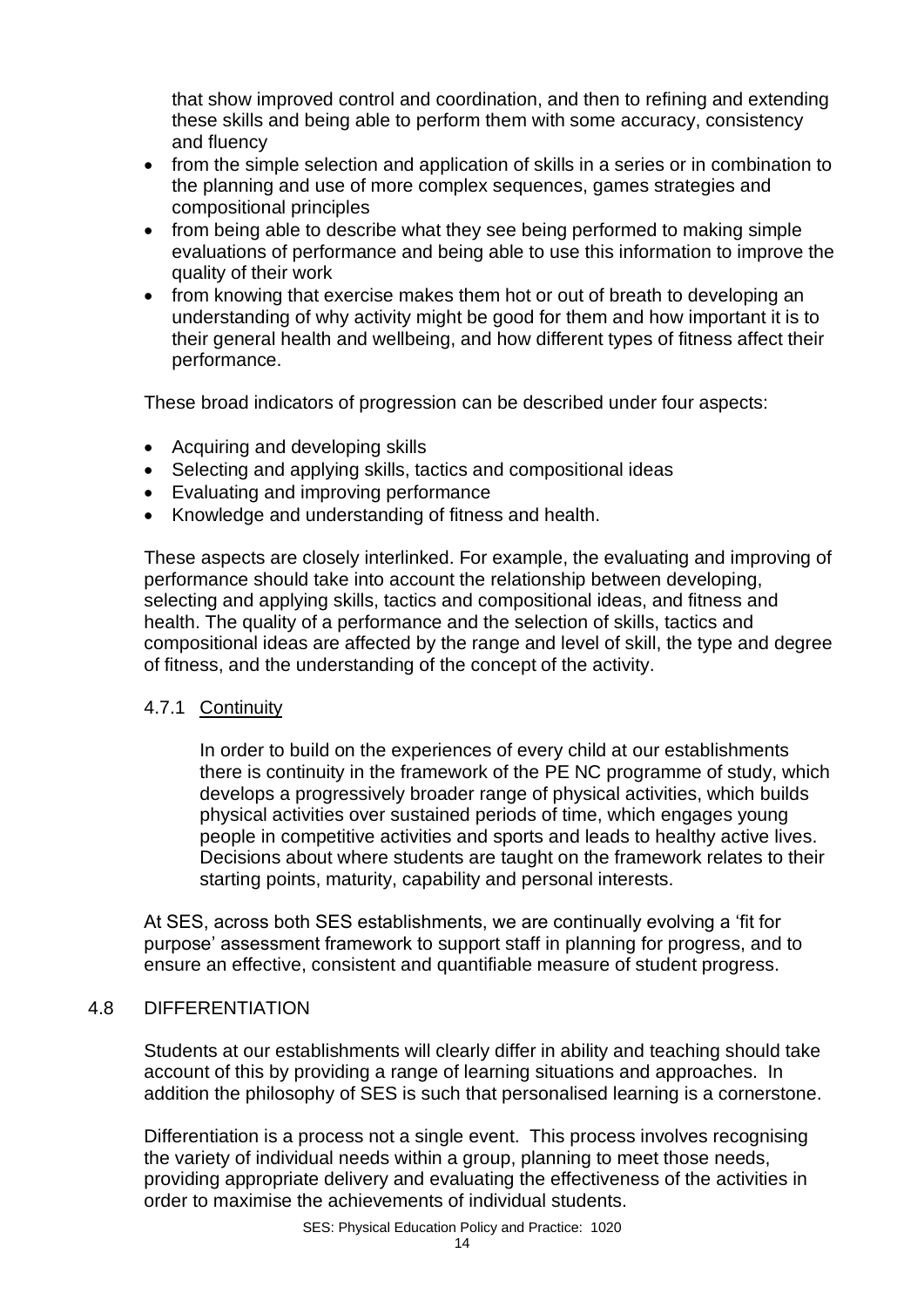PE provides wide opportunities for differentiation by:

- Input
- Resource
- Task
- Support
- Outcome
- Response and Outcome

In planning for our students the following factors should be considered:

- Activities should build on what our students already know and can do
- Our students need immediate and regular encouragement, praise and reward
- The activities should be broad enough to allow scope for development and not prevent more able students from extending their learning
- The work should be pitched at the age, maturity and ability of the group and or individual
- Tasks should be differentiated according to individual student needs
- Consider the balance between group activities and individual differentiated tasks for specific students

To achieve this, clear attention should be given to the following:

- A range of appropriate equipment
- Using a variety of teaching methods to elicit a particular response
- Organising the class in different ways appropriate to particular aims
- Setting open-ended tasks so that students can respond at their level
- Issuing different 'challenges' to different students
- Providing extension work for students with greater ability
- Allowing time for individual diagnosis, teaching and feedback.

The method of assessment and reporting should provide feedback that is appropriate to students of differing abilities. It should aid their future learning by providing knowledge but should also give them support and encouragement. More specifically, the teacher should consider:

- Resources reading levels and ease of use
- Availability of a range of media/software
- Availability of a range of support equipment
- Where ICT is being used, simplified software guides and concept keyboards
- Provision of a variety of tasks to cover the main content area
- Take account of time available to support individuals/group
- Other adult/student support
- Student/student support e.g. pairing
- Various ways of praising achievement

#### 4.9 ASSESSMENT AND RECORDING

Assessment is part of an ongoing process that informs future planning and subsequent learning. All assessments should take account of: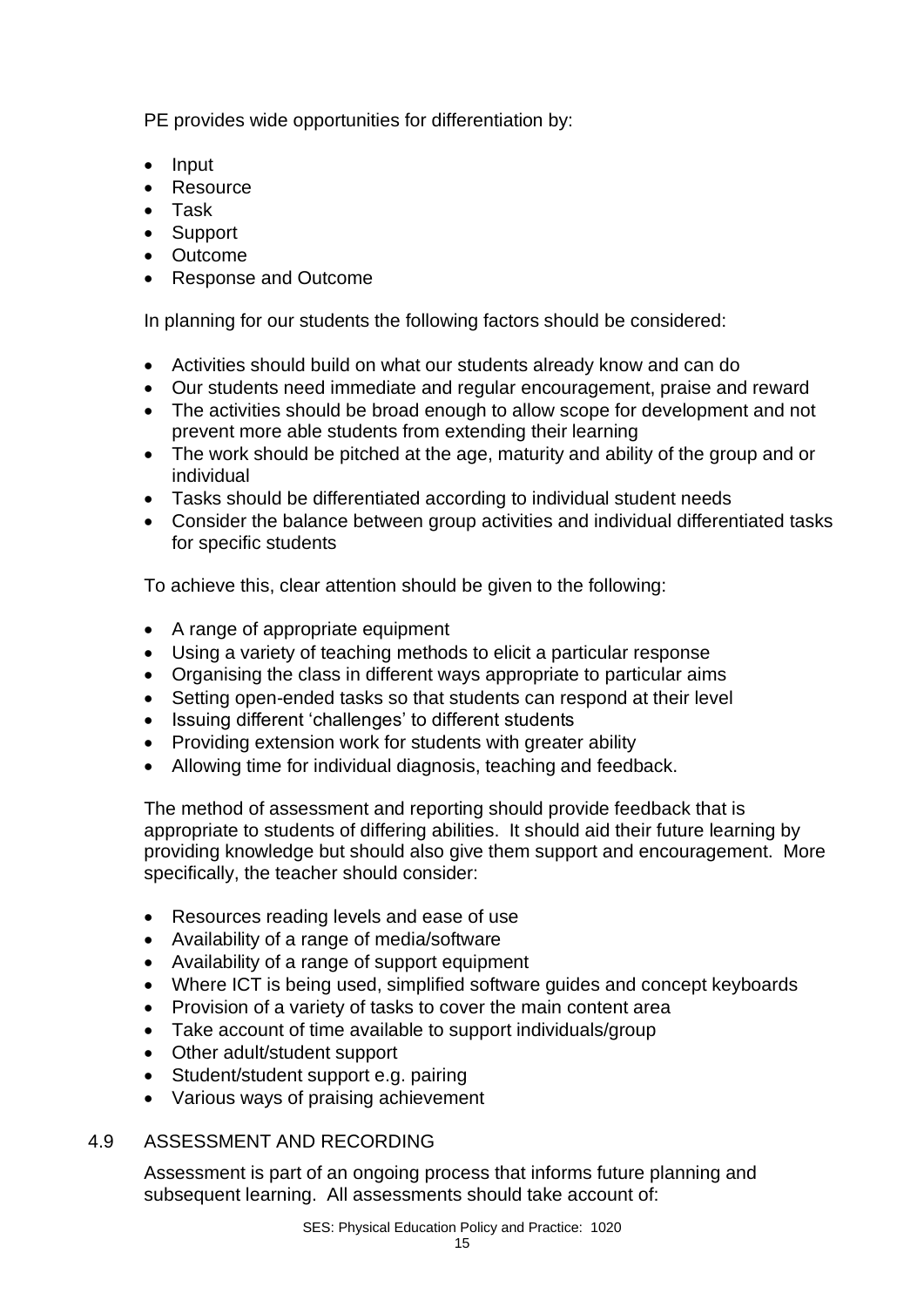- Skills, knowledge and understanding acquired
- The contexts of the activity
- The purpose of the activity

Effective formative and summative assessment:

- is embedded in planning, teaching and learning
- requires a shared understanding of learning objectives and success criteria between teacher and learner
- draws on evidence of learners' achievement and progress from a wide range of contexts within and beyond the classroom
- values information that teachers retain in their heads, as well as concrete evidence produced by learners
- is based on evidence generated in the course of continuous teaching and learning, engagement with learners through observation, discussion, questioning, and review and analysis of work
- helps to shape and refine future teaching and learning, and to personalise the experience of individual learners
- provides the basis for discussions with learners themselves, their parents/carers and with other professionals about their strengths, areas for development and future learning targets
- is the foundation upon which periodic assessment can be based
- recognises and celebrates learners' progress in the light of their previous performance and motivates them to improve further
- promotes independence and self-motivation
- develops the capacity for peer and self-assessment among learners.

Assessment is a continuous process and testing and accreditation are built in at various stages of a students development.

Any system of evaluation and assessment should:

- Identify what has been taught and learnt
- Monitor students progress in each
- Monitor students progress in cross-curricular elements
- Establish students' needs as a basis for further planning and teaching.

Student involvement in the assessment and evaluation process is critical.

Evidence can be gleaned from:

- Observing
- Questioning and listening
- Discussion
- Written work, audio and video tape recording, drawings, charts, etc.
- Specific assessments tied to curriculum materials.

#### 4.9.1 The Evaluation of Students Work

Teachers' responses to students' work should be positive, encouraging, sympathetic, honest and appropriate. Evaluation should be completed in a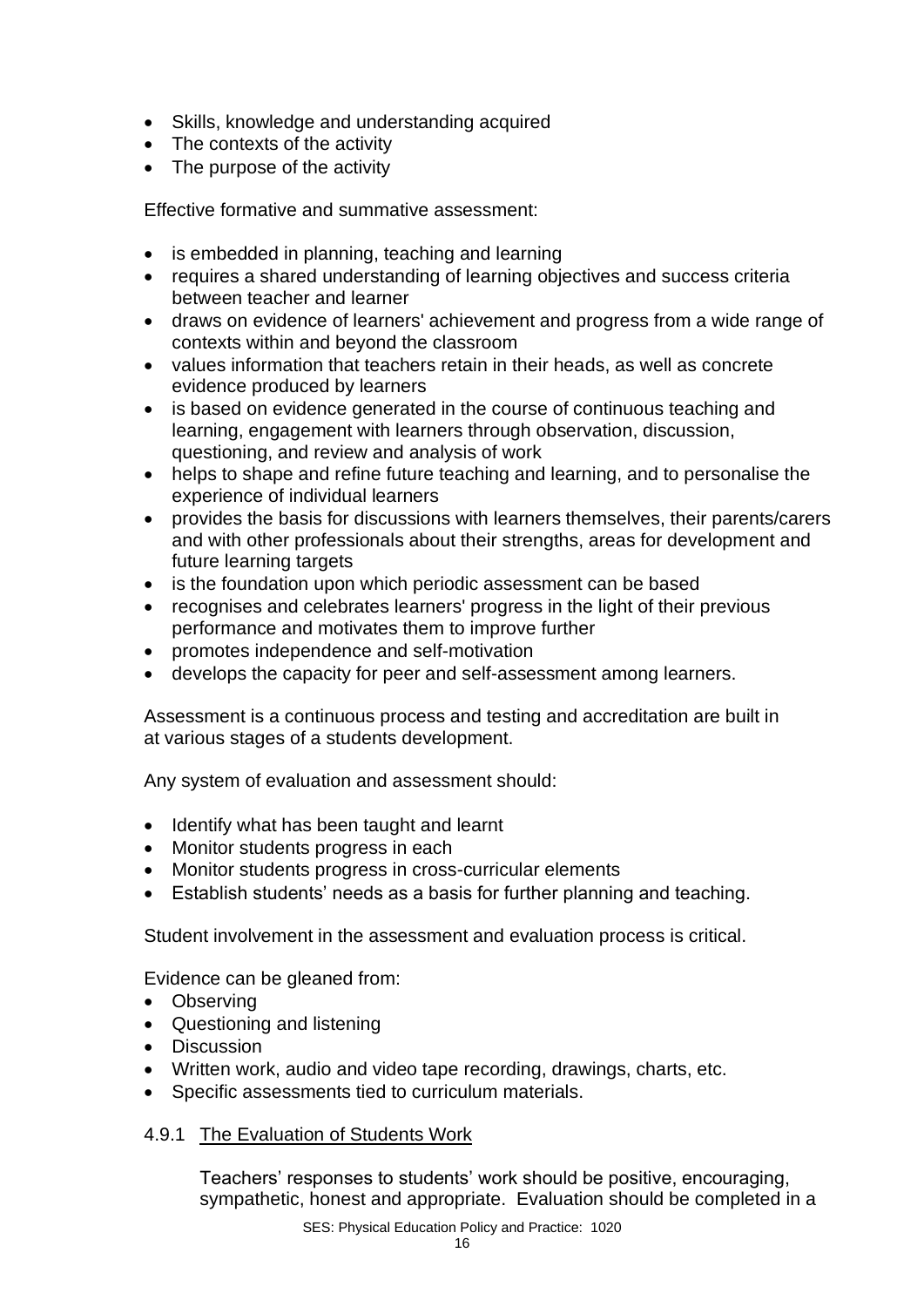pragmatic way, as appropriate to the needs of the student and whenever possible completed in their presence. Further areas of study can then be negotiated with the student.

- Students should be made aware of the assessment criteria being employed, particularly before tackling new situations and subsequently when evaluating work
- Students should, as a result of the interaction, be aware of the next steps in their learning
- It is sometimes useful for students to respond to each others work

### 4.9.2 Record Keeping

Records are kept in the form of long term planning (Curriculum Overview), Medium Term Planning (unit objectives) and short term planning (detailed planning of learning episodes). A record of progress is evident in the ongoing feedback (verbal and written) between adult and pupil. Where appropriate an evidence base is collated for an episode of learning this can take various forms e.g. files, exercise books, scrap books, digital media files.

### 4.9.3 Individual Programmes

- The Portfolio of Achievement and Needs of each student will inform the global priority targets to be addressed for the child.
- More detailed educational objectives will be identified by Learning Centre staff and students, and negotiated targets reached.
- Targets set will be specific, measurable, attainable, realistic and time related.
- Targets will always be compatible with the requirements of the National Curriculum and/or Portfolio of Achievement and Needs

# 4.10 EQUIPMENT AND KIT

It is policy that equipment is checked regularly. Staff should make visual checks before and after lessons or activities. Much of the PE equipment has dual use in the sense that it is used during activities as well as lessons; therefore it is the responsibility of all staff to check and maintain its good order. Certain equipment may be subject to contracted annual checks. Young people will be supported in arriving at sessions with their own PE kit.

#### 4.11 HEALTH AND SAFETY

Nowhere in school life is the need for safe practice greater than in PE. PE is by its very nature a challenge to growing children, setting goals which in order to be met demand a mixture of skill, fitness and personal judgement - the risk of accident and injury is ever-present.

With the above statement in mind the school's policy is:

#### **Staffing**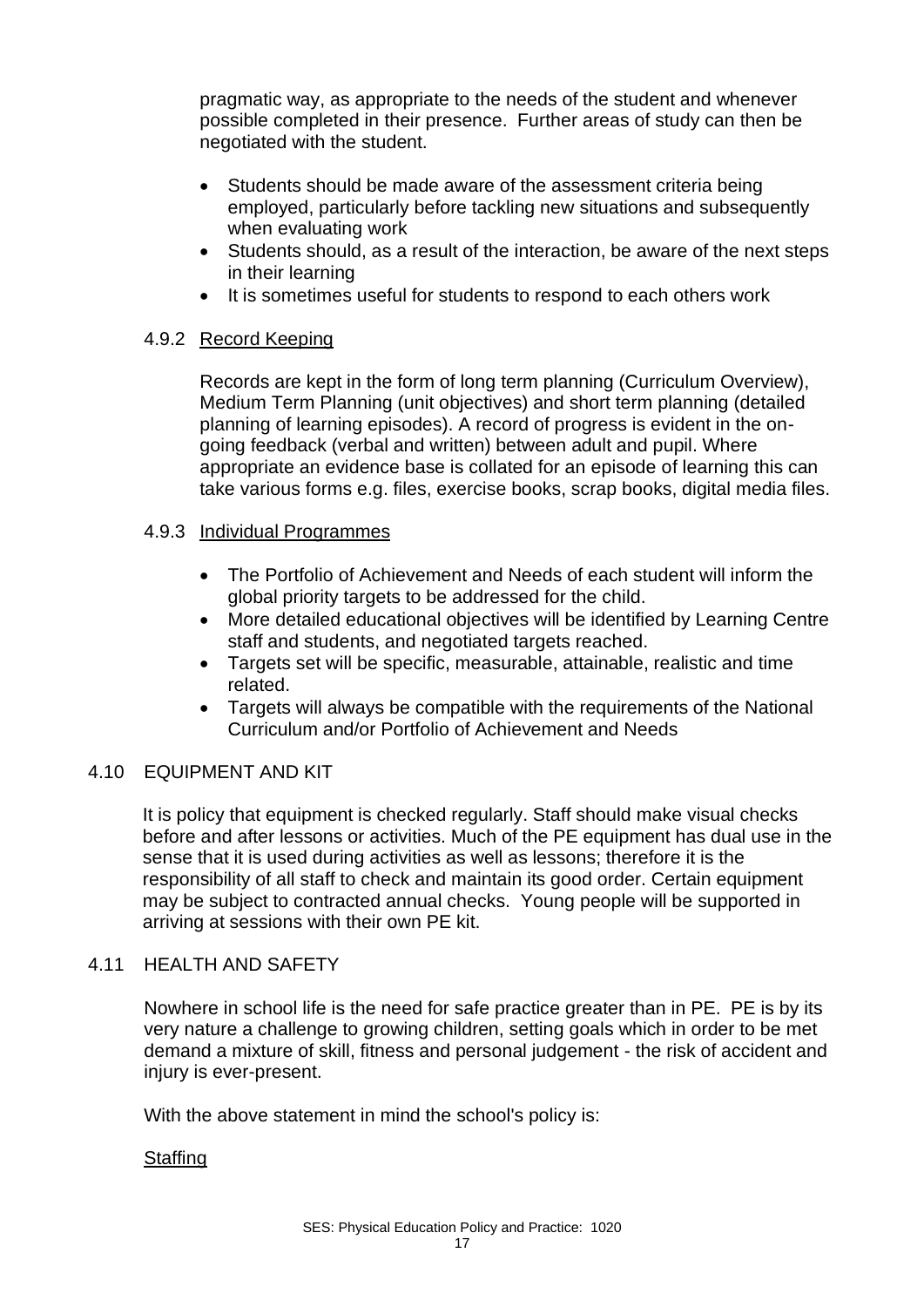- Under common law the PE staff are expected to act in loco parentis whether the activity takes place in or outside the curriculum.
- PE staff should plan appropriate lessons taking into account facilities, equipment, special needs and expertise.
- Any helpers (teaching assistants/care staff/other teachers) should be given prior information about the nature of the activity, what is expected of them and the limits of their involvement.
- Anyone teaching hazardous sports should be qualified and experienced in their inherent dangers.
- Staff should familiarise themselves with BAALPE Safe Practice book where advice on specific supervision in activities can be sought.
- All staff involved in the teaching of PE should consider joining a teachers' union that offers legal help and advice to its members.

# **Students**

- Students should know what is expected of them discipline is vital to safety.
- Safety rules for individual sports must be taught and adhered to.
- Any pupil not able to respect their safety or the safety of others should be dealt with immediately.
- Special needs of individual students should be recorded and known to all staff teaching the subject.
- The teacher is responsible for ensuring that all the required inhalers for asthmatics in the teaching group are located at the situation of activity of the lesson. NB - during cross country/orienteering when children can become relatively isolated and out of view, asthmatics should carry their own inhalers.
- Students doing Cross Country or similar events should be counted before and after the activity.

# **Environment**

- This must be visually checked before the activity is started.
- Special attention must be given to:
	- a Playing surfaces {moisture, broken glass)
	- b Fencing
	- c Polished floor d. Surface dust
	- d Lighting
	- e Weather conditions

If in any doubt, staff should seek the advice of the Curriculum Manager for PE or the Head of Education.

# Equipment

- An integral part of lessons should be about fostering a culture of care and respect for equipment. Students' involvement in the getting out and putting away of equipment is crucial to this learning process.
- This should, from the beginning, be handled by students to familiarise themselves with lifting techniques and safe practice. (Supervision by staff is vital).
- Any defects should be reported immediately to the Head of Education. Faulty equipment must not be used. If in doubt stop and get advice.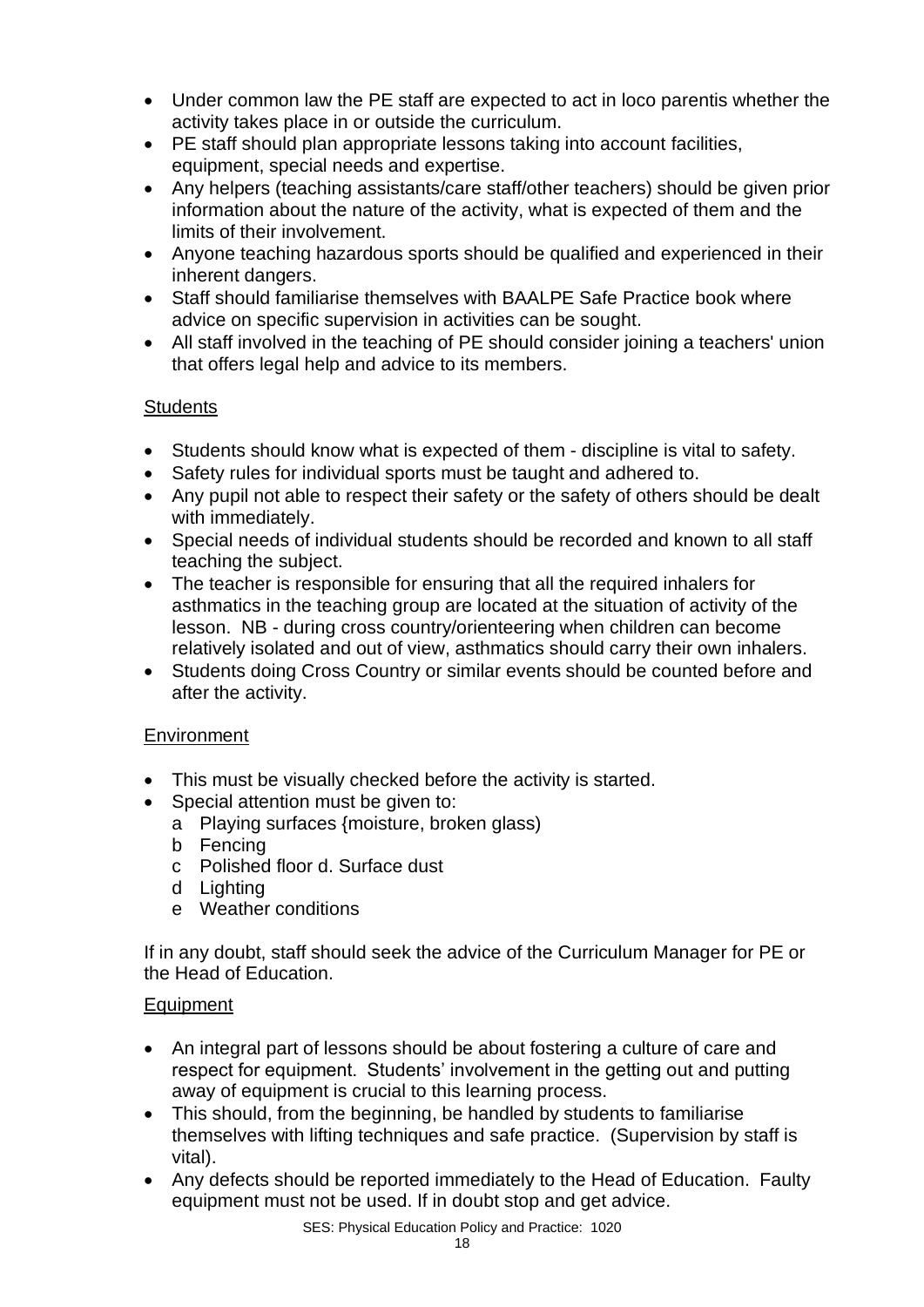• Appropriate use of equipment is vital to safety and staff and students must be familiar with its uses e.g. thickness of landing areas for different agilities are clearly defined in the BAALPE handbook.

# **ALL STAFF SHOULD MAKE THEMSELVES FAMILIAR WITH SAFE PRACTICE IN PHYSICAL EDUCATION (BAALPE)**

### First Aid

Accident prevention is always a PE teacher's first safety consideration, but in emergencies the same teacher should be able to care for the injured person without causing further complications.

- In minor accidents, first aid boxes located the establishment should be utilised.
- In the event of more serious accidents an adult or responsible pupil will be delegated to ring for assistance.
- The member of staff will make the injured pupil as comfortable as possible until help arrives. Other students in the group should be taken to the house once backup help arrives.
- Report the accident on an accident form; (available at main office). Ask students who saw the accident to give their accounts on paper.
- Check parents/guardians/placing authority have been informed of the accident, especially if the pupil has been sent to hospital.

# **5 SMSC AND BRITISH VALUES IN PE**

At SES we believe the development of SMSC and promotion of British values, should be embedded within all areas of teaching and learning across both the school and residential setting. This policy should be read in conjunction with the Spiritual, Moral, Cultural and Social Policy and Practice document and the British Values Policy and Practice document.

#### 5.1 SMSC

At SES we develop SMSC in many aspects of the curriculum through ensuring opportunities for SMSC development are extensive and frequent. These opportunities are reflected in planning documents as well as in outcomes for pupils.

Examples of SMSC development within PE are:

#### **Spiritual**

- Promotion of opportunities for pupils to develop a sense of enjoyment and fascination in learning about themselves others and the world around them.
- Opportunities for reflection of own practice, skill and technique is encouraged.
- Opportunity for creativity, and example of this is gymnastics and dance, whereby the development of routines is possible, or in team sports, whereby the development of strategies allows for creativity.
- Outdoor Adventure activity allows for the development of problem solving through imagination.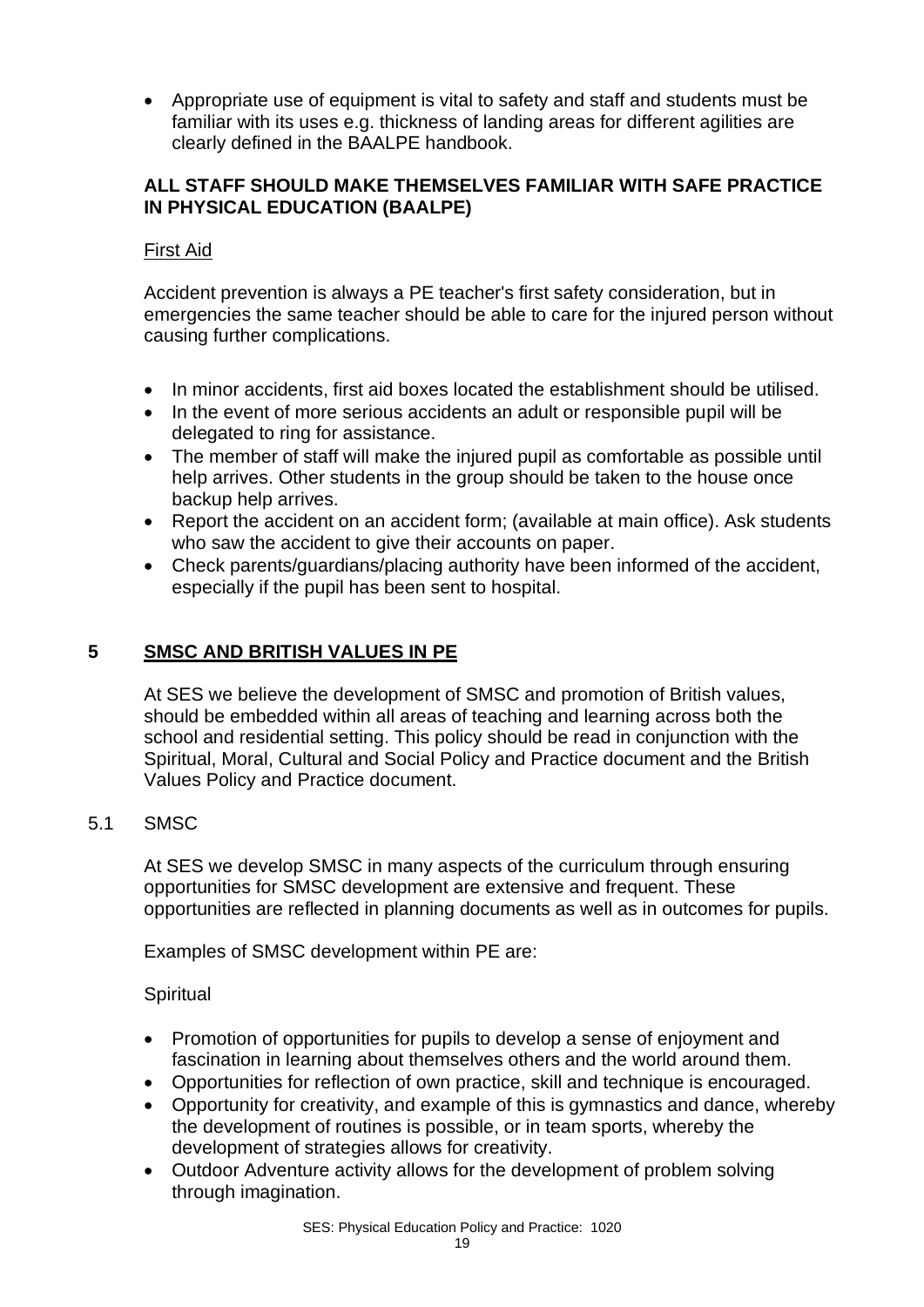# Moral

- Opportunities for learning about the code of conduct around sportsmanship, for example, praising the opposing team, shanking hands etc.
- Opportunities for learning about rules and regulations within sport.
- Development of self-discipline through training and applying.
- Development of understanding of consequences to actions such as being given a red card in a game.

# Social

- Opportunity for co-operation with others thought team games and activities.
- Opportunities for resolution of conflict and disagreements within games and activities.
- Development of social skills thought group activities.

# Cultural

- Opportunities for development of cultural understanding through an array of activities derived from a range of cultures and countries for example, Ultimate Frisbee and American football.
- Opportunities to participate in sporting opportunities which will help to develop positive attitudes towards different religious, ethnic and socio-economic groups in the local,

# 5.2 BRITISH VALUES

Promotion of British values is an integral part of life at SES. We believe that the promotion of such values should be inherent in teaching and learning as well as in the wider community. We fundamentally believe that the promotion of British Values is an essential strategy in preventing radicalisation. This document should therefore be read in conjunction with our Radicalisation Policy and Practice document.

Examples of the promotion of British values within PE are:

# Rule of Law

- Opportunities to develop understanding of rules and regulations in sports and activities.
- Opportunities to develop understanding of the importance of safety rules and requirements such as rules around water safety.
- Opportunities to consider legislation relating to Health and Safety in PE.

# **Democracy**

- Opportunities for pupils voice in identifying and choosing activities.
- Opportunities for voting for sports captains in games and matches.
- Development of young people's understanding of democratic decision making, in games and activities such as choosing team strategies in OAA and games. Individual Liberty